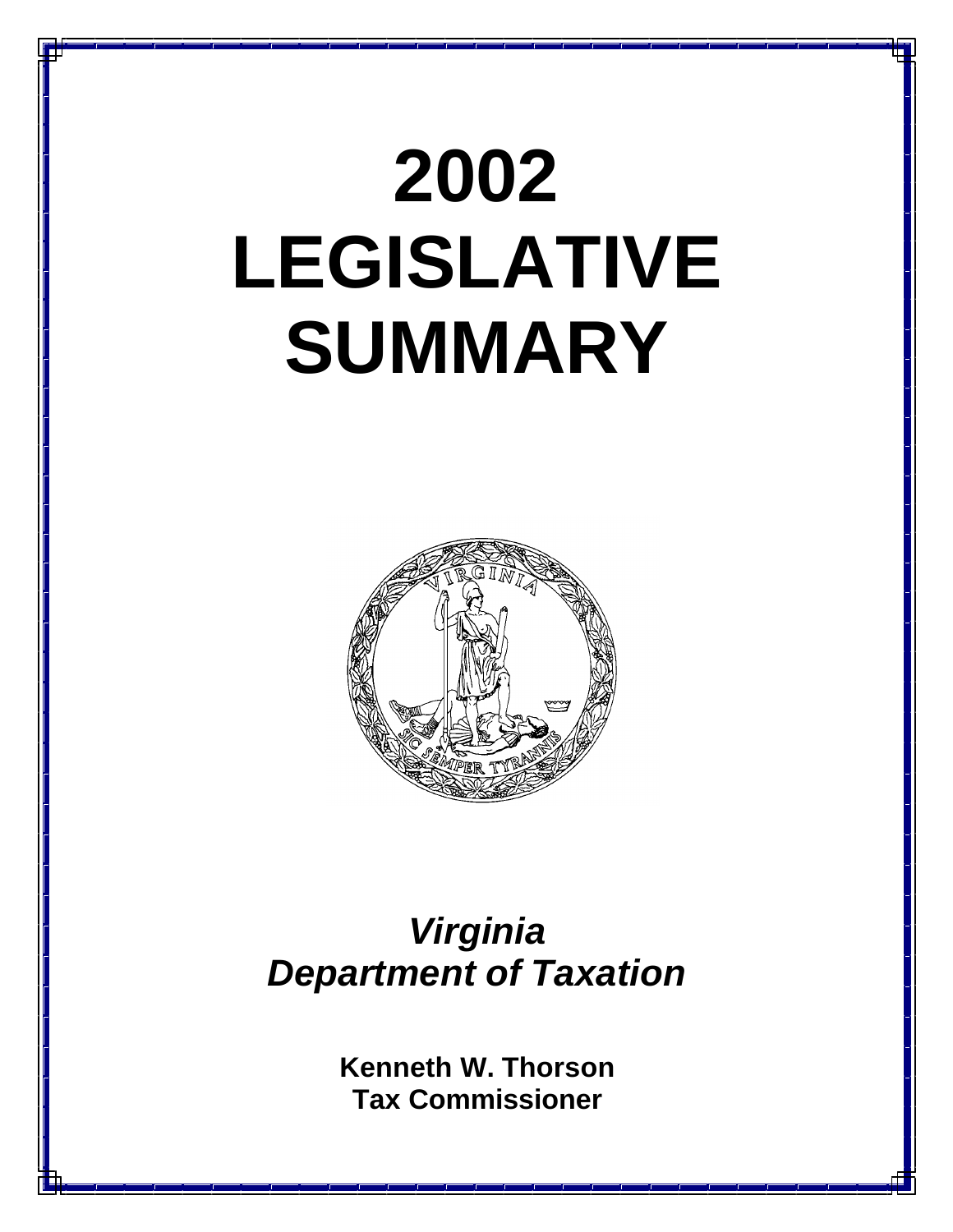The *Legislative Summary* is published by the Department of Taxation (TAX) as a convenient reference guide to state and local tax legislation enacted by the 2002 Session of the General Assembly. It includes a general description of enacted legislation affecting:

- ♦ State taxes administered by TAX, and
- ♦ Local taxes for which TAX assists with administration or on which TAX renders advisory assistance.
- ♦ References to chapter numbers are to the corresponding chapters in the Acts of Assembly

The *Summary* also includes legislative studies in which TAX will be directly involved or acting in a technical support role. In general, however, legislation granting property tax exemptions, creating special taxing jurisdictions or affecting taxes administered by other state agencies is not included in the *Summary*.

The *Summary* is intended to provide a synopsis of enacted legislation and is for information purposes only. The *Summary* is not a substitute for the actual state law, local ordinances, and TAX regulations. Additional information on new legislation affecting state taxes may be obtained from TAX at the following telephone numbers:

| <b>Individual Income Tax</b><br><b>Email:</b> tax-indivrtn@state.va.us (Personal tax inquires) | (804) 367-8031 |
|------------------------------------------------------------------------------------------------|----------------|
| <b>Corporation Income Tax</b>                                                                  | (804) 367-8037 |

**Sales and Use Tax (804) 367-8037 Employer Withholding Tax Email:** tax-busqtns@state.va.us **(Business tax inquires)**

**Voice/TDD (804) 367-8329**

Additional information on new local tax legislation should be obtained from your local Commissioner of the Revenue, Treasurer or Director of Finance.

#### **Virginia Department of Taxation December 2002**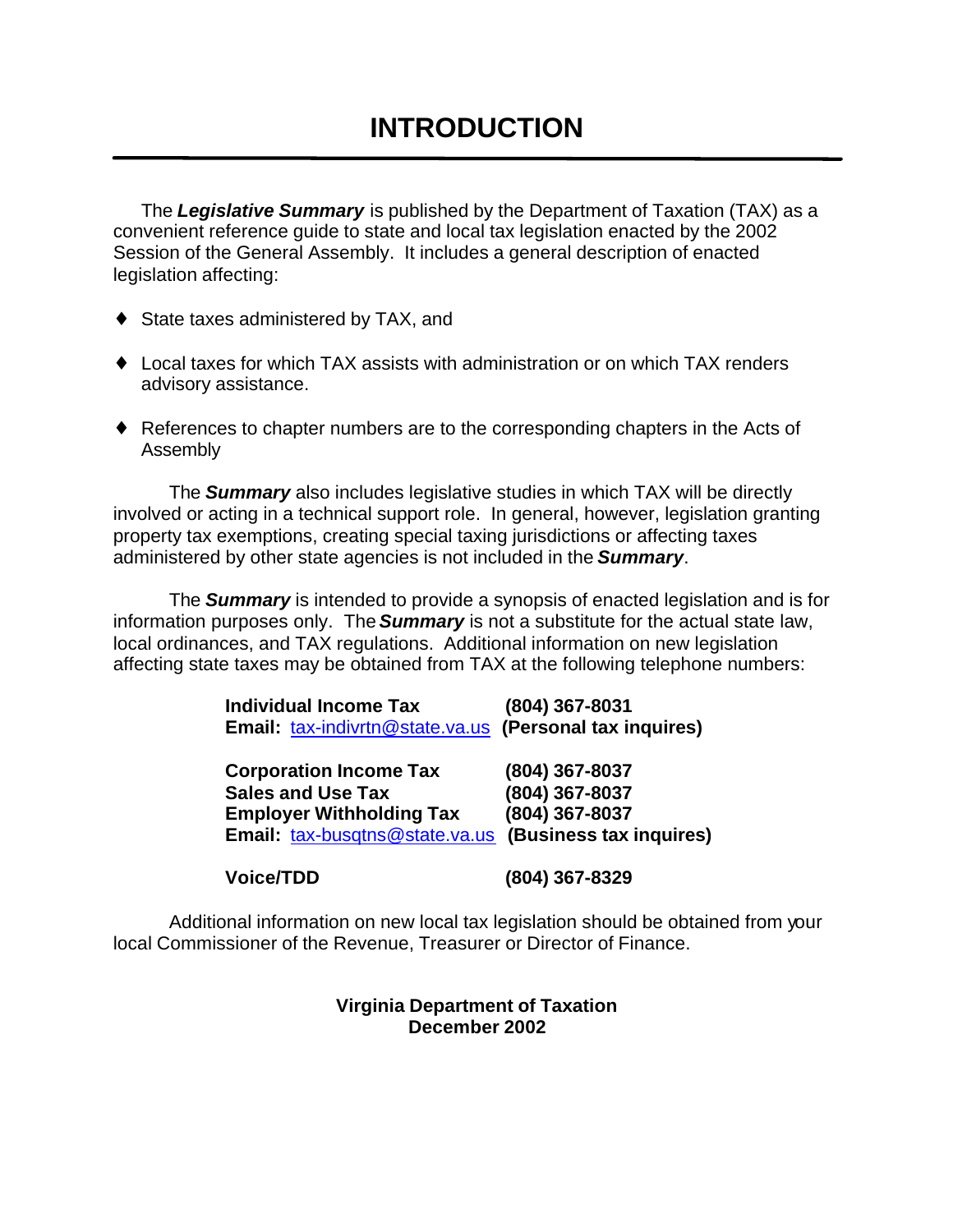## **TABLE OF CONTENTS**

| <b>INCOME TAX.</b>     |                                                                       |  |
|------------------------|-----------------------------------------------------------------------|--|
|                        |                                                                       |  |
|                        |                                                                       |  |
|                        | Neighborhood Assistance Credits; Qualifying Nursing Services  2       |  |
|                        |                                                                       |  |
|                        |                                                                       |  |
|                        | Individual Income Tax: Effective Dates for Interest Paid on Refunds 3 |  |
|                        | Virginia War Memorial Foundation and the National D-Day Memorial  3   |  |
|                        |                                                                       |  |
|                        |                                                                       |  |
|                        | <b>Employer Withholding</b>                                           |  |
|                        |                                                                       |  |
|                        | <b>RETAIL SALES AND USE TAX</b>                                       |  |
|                        |                                                                       |  |
|                        | Selected Dealers to Submit Estimated Payment (2003 and 2004)  6       |  |
|                        |                                                                       |  |
|                        |                                                                       |  |
|                        |                                                                       |  |
|                        | Extension of Sunset Date for Education Materials Exemption 8          |  |
|                        |                                                                       |  |
|                        | Sales Tax Referendums in Hampton Roads and Northern Virginia for      |  |
|                        |                                                                       |  |
|                        |                                                                       |  |
| <b>SCC Tax</b>         | <b>MISCELLANEOUS TAXES</b>                                            |  |
|                        |                                                                       |  |
| <b>Recordation Tax</b> |                                                                       |  |
|                        |                                                                       |  |
| <b>Soft Drink Tax</b>  |                                                                       |  |
|                        |                                                                       |  |
| <b>Cigarette Tax</b>   |                                                                       |  |
|                        |                                                                       |  |
|                        | Reporting Requirements for Cigarettes Imported into Virginia 12       |  |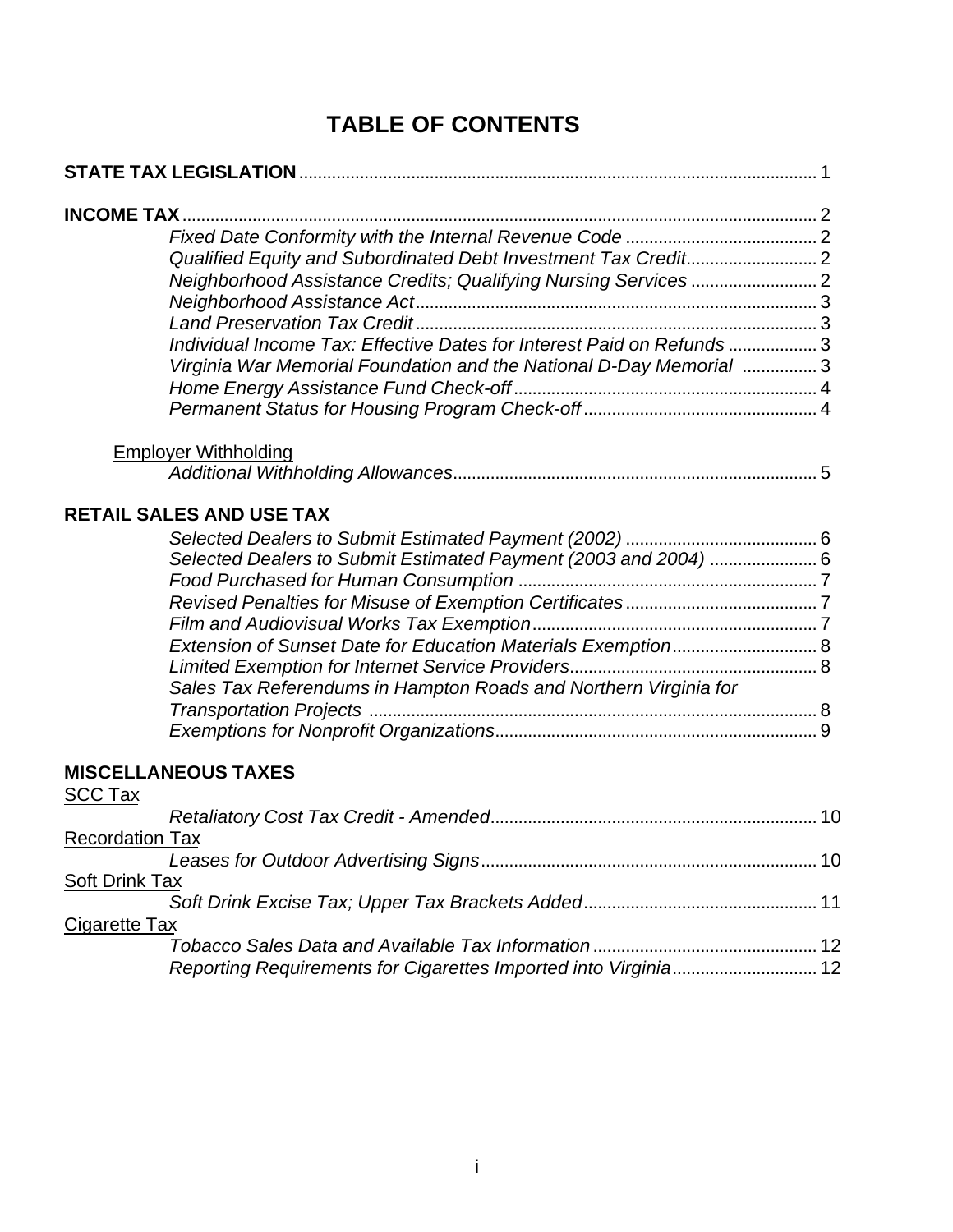| <b>GENERAL PROVISIONS</b>                                                   |  |
|-----------------------------------------------------------------------------|--|
|                                                                             |  |
|                                                                             |  |
|                                                                             |  |
| <b>TANGIBLE PERSONAL PROPERTY TAX</b>                                       |  |
|                                                                             |  |
|                                                                             |  |
|                                                                             |  |
|                                                                             |  |
|                                                                             |  |
| <b>REAL ESTATE TAX</b>                                                      |  |
|                                                                             |  |
|                                                                             |  |
| Classification of Real Property Improvements in Fairfax City 17             |  |
|                                                                             |  |
|                                                                             |  |
|                                                                             |  |
| BUSINESS, PROFESSIONAL AND OCCUPATIONAL LICENSE TAX                         |  |
| Exemption for Condominium Association Common Expenses 19                    |  |
| Exemption for Certain Receipts of Real Estate Professionals 19              |  |
|                                                                             |  |
|                                                                             |  |
| Professional Corporations and Professional Limited Liability Companies  20  |  |
|                                                                             |  |
| <b>MISCELLANEOUS TAXES</b>                                                  |  |
| Coal and Gas Road Improvement Road Tax                                      |  |
|                                                                             |  |
| <b>Transient Occupancy Tax</b>                                              |  |
|                                                                             |  |
|                                                                             |  |
| <b>Consumer Utility Tax</b>                                                 |  |
|                                                                             |  |
|                                                                             |  |
| <b>Local Property Tax</b>                                                   |  |
|                                                                             |  |
|                                                                             |  |
| <b>LEGISLATIVE STUDIES</b>                                                  |  |
|                                                                             |  |
|                                                                             |  |
| Continuing Joint Subcommittee Studying the Revision of the State Tax Code25 |  |
| Analysis of Bordering States Sales and Use Tax Exemption Process  25        |  |
| Study of Local Taxation of the Telecommunications Industry  25              |  |
|                                                                             |  |
| Continues Joint Subcommittee Studying Economic Incentives to Promote the    |  |
| Growth and Competitiveness of Virginia's Shipbuilding Industry26            |  |
| <b>INDEXES</b>                                                              |  |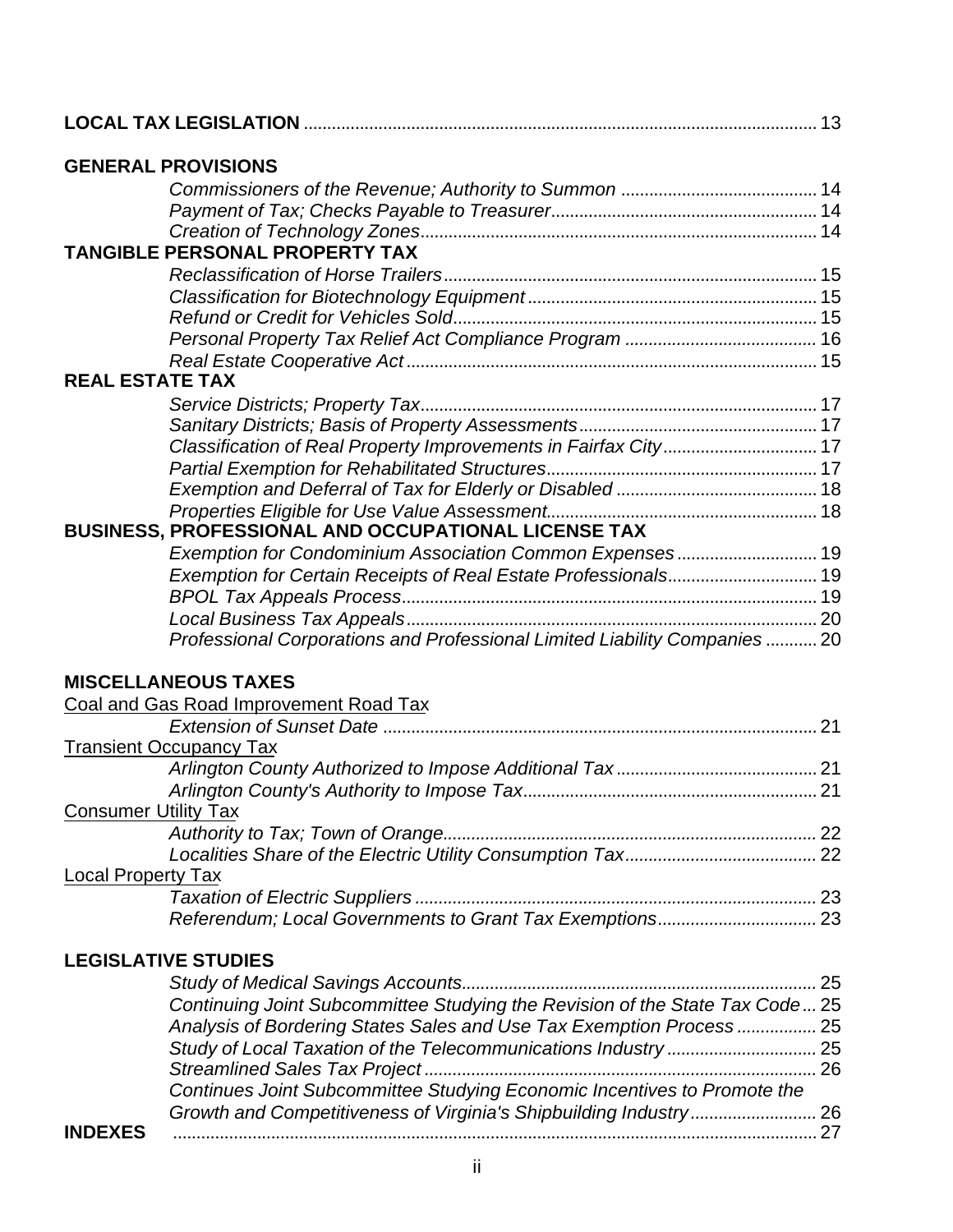## **STATE TAX**

## **LEGISLATION**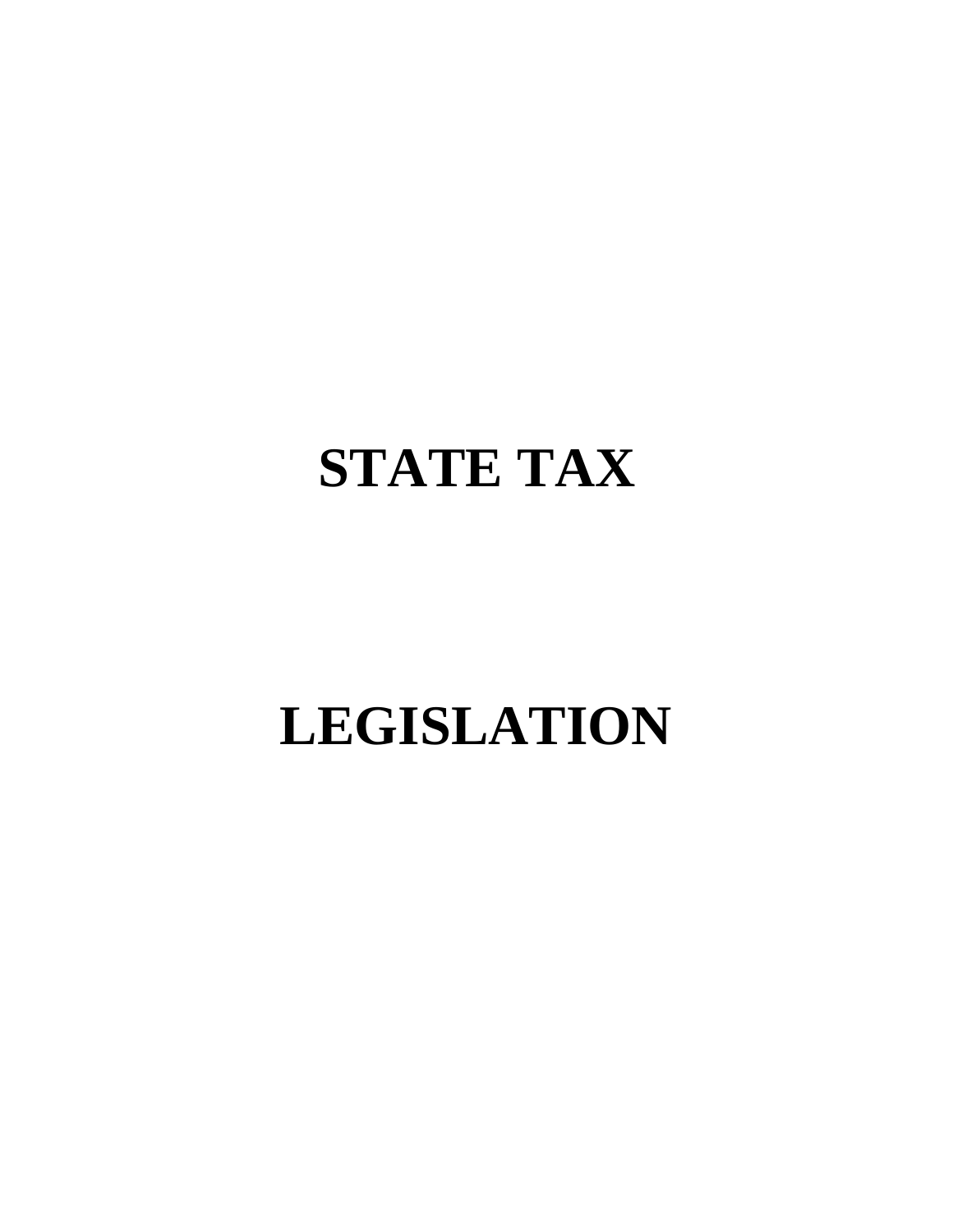### **INCOME TAX**

#### *Fixed Date Conformity with the Internal Revenue Code - New*

House Bill 29 (Chapter 814) and House Bill 30 (Chapter 899) freeze Virginia's conformity to the federal income tax law as it existed on December 31, 2001.

Virginia's income tax has generally conformed to the federal income tax since 1972. "Virginia's taxable income," on which the tax is based, is defined as "federal adjusted gross income" (FAGI) for individuals and "federal taxable income" (FTI) for corporations.

Under this change, Virginia will no longer automatically conform with federal changes impacting the computation of FAGI or FTI. For example, Virginia does not conform to the provision of Job Creation & Worker Assistance Act (JCWAA) which was enacted in March 2002. Among other changes, the JCWAA created "bonus depreciation" for certain assets.

**Effective Date:** July 1, 2002 **Section Amended:** § 3-5.05 of the Appropriations Act of 2000 **Section Added**: § 3-5.05 of the Appropriations Act of 2002

#### *Qualified Equity and Subordinated Debt Investment Tax Credit - Amended*

House Bill 30 (Chapter 899) limits the amount of the Qualified Equity and Subordinated Debt Investments Tax Credit to \$4 million for calendar year 2002 and \$3 million for calendar years 2003 and 2004.

**Effective Date:** July 1, 2002 **Section Added:** § 3-5.03 of the Appropriations Act of 2002

#### *Neighborhood Assistance Credits; Qualifying Nursing Services - New*

House Bill 179 (Chapter 103) makes Neighborhood Assistance Act Credits available to nurses who donate time performing health care services at a qualified health clinic. A qualified health clinic is an approved clinic that provides health care services without charge, or which clinic charges based on patients' ability to pay.

**Effective Date:** July 1, 2002 **Code Section Amended:** § 63.1-325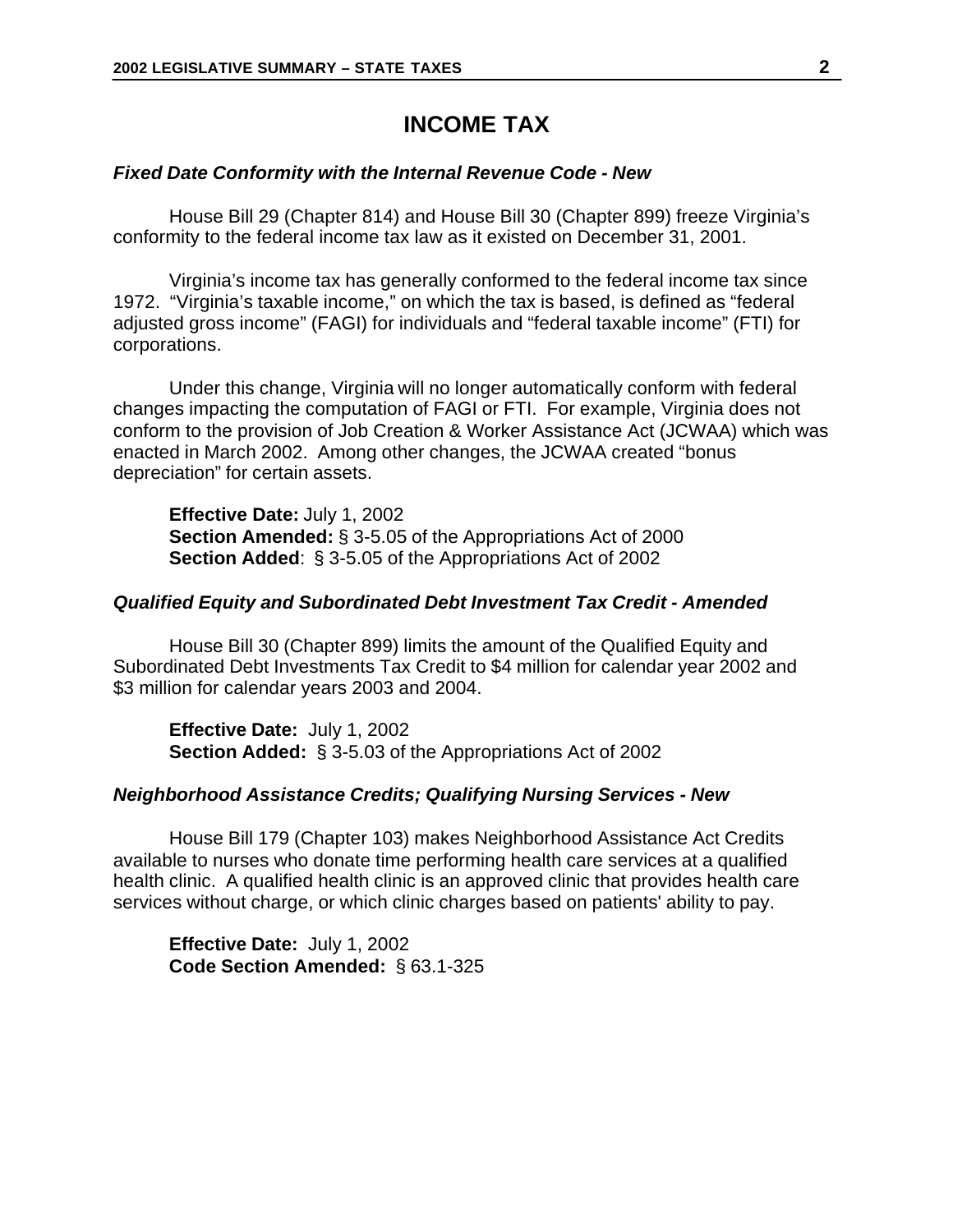#### *Neighborhood Assistance Act - Amended*

House Bill 1362 (Chapter 563) reduces the minimum monetary donation eligible to receive a tax credit under the Neighborhood Assistance Act from \$900 to \$500. This legislation also removes the \$1 million cap on credits available to individuals. The program's \$8 million annual cap remains unchanged.

**Effective Date:** July 1, 2002 **Code Section Amended:** § 63.1-325.2

#### *Land Preservation Tax Credit - Amended*

House Bill 1322 (Chapter 347) permits any taxpayer that earns a Land Preservation Tax Credit to transfer such credit to another corporate or individual income taxpayer via a process established by the Department of Taxation. This legislation also provides a subtraction for any gain or income recognized by a corporate or individual taxpayer as a result of the transfer of the credit.

**Effective Date:** For donations made on or after January 1, 2002 **Code Section Amended**: § 58.1-513

#### *Individual Income Tax: Effective Dates for Interest Paid on Refunds - Amended*

House Bill 39 (Chapter 184) and Senate Bill 530 (Chapter 462) reduce the time before interest begins to accrue on individual income tax overpayments (refunds) depending on the filing method chosen. Interest begins to accrue after 30 days (if filed electronically) or 60 days (if filed by paper) from the date a return is filed.

**Effective Date:** Returns filed for taxable years beginning on and after January 1, 2003

**Code Section Amended:** § 58.1-1833

#### *Virginia War Memorial Foundation and the National D-Day Memorial Foundation Check-off - New*

House Bill 645 (Chapter 413) creates an individual income tax check-off for voluntary contributions to be used by the Virginia War Memorial Foundation and the Virginia D-Day Memorial Foundation. Amounts contributed via this check-off are divided equally between the two foundations.

This legislation also allows TAX to retain up to five percent of all voluntary contributions, not to exceed \$50,000 per year, as reimbursement of its costs for administering all check-off programs.

**Effective Date:** Taxable years beginning on and after January 1, 2003, but before January 1, 2008 **Code Sections Added:** §§ 58.1-344.2 and 58.1-346.19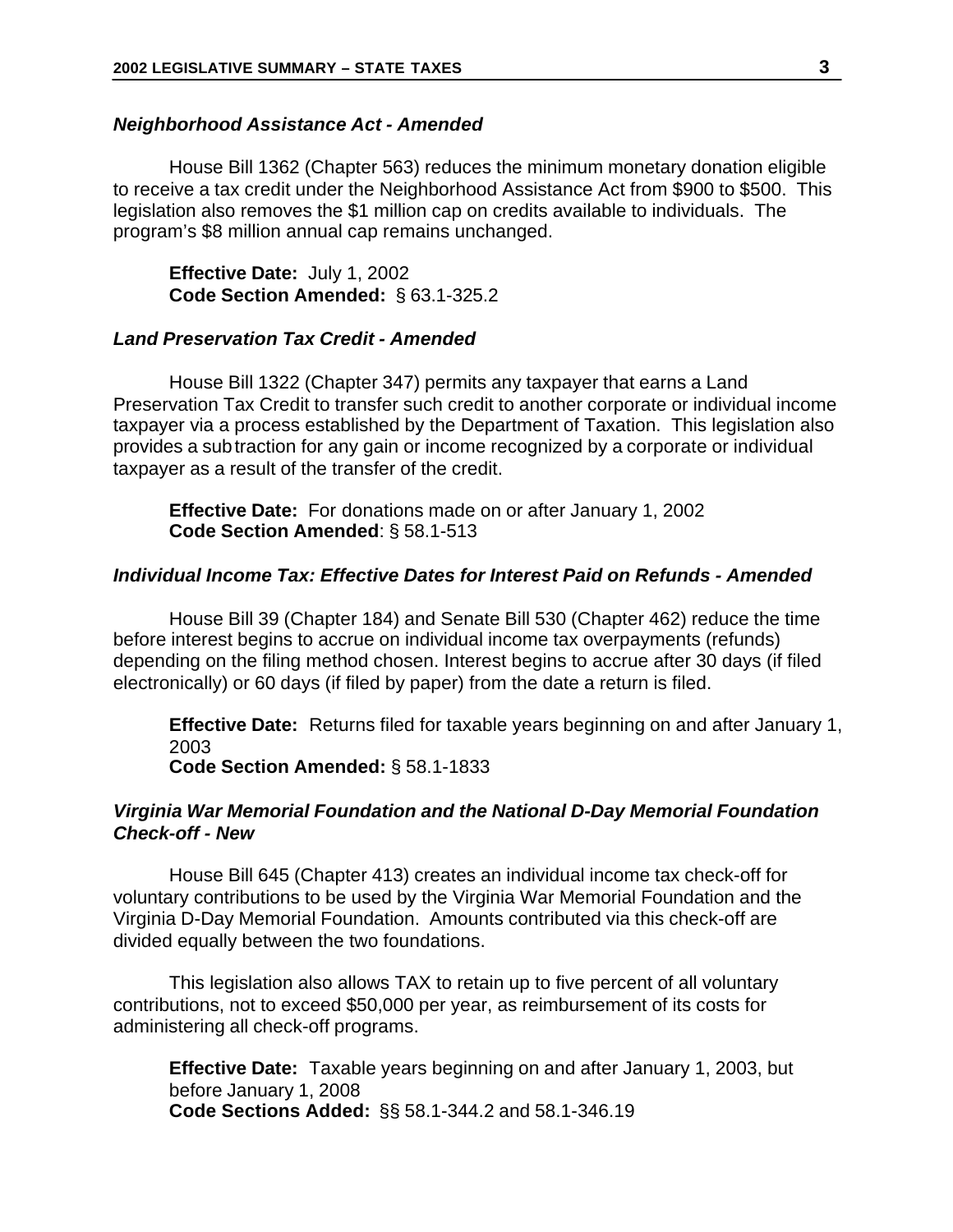#### *Home Energy Assistance Fund Check-off - New*

House Bill 748 (Chapter 395) creates an individual income tax check-off for voluntary contributions to the Home Energy Assistance Fund to be used to assist lowincome Virginians in meeting seasonal residential energy needs.

**Effective Date:** Taxable years beginning on and after January 1, 2003 **Code Sections Added:** §§ 58.1-344.2 and 58.1-346.19

#### *Permanent Status for Housing Program Check-off - Amended*

Senate Bill 524 (Chapter 460) makes permanent the existing individual income tax check-off for voluntary contributions to the Virginia Housing Program. This program provides housing assistance for the homeless, low-income elderly and the physically or mentally disabled.

**Effective Date:** July 1, 2002 **Section Amended:** Chapter 302 of the 1997 Acts of Assembly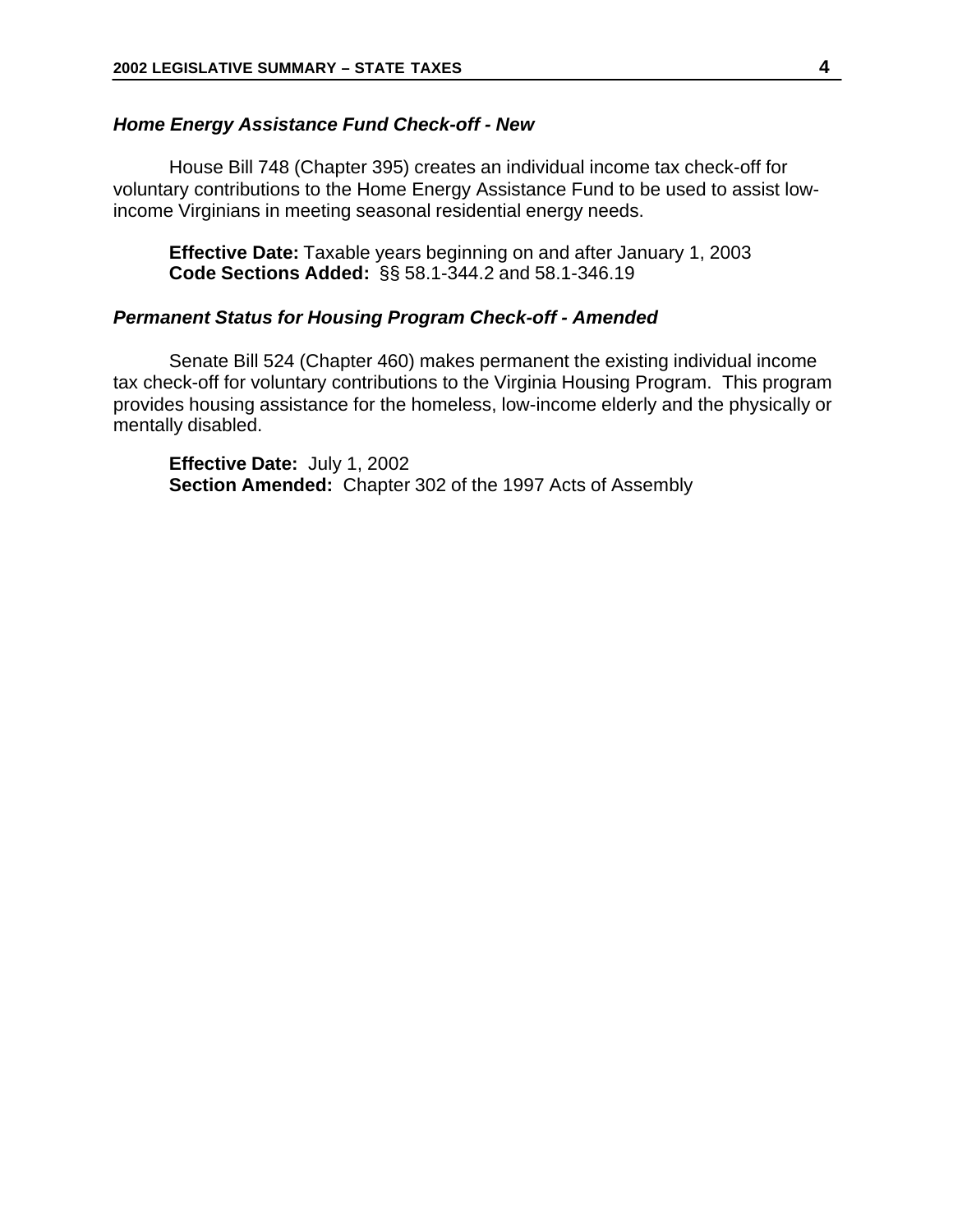## **Employer Withholding Tax**

#### *Additional Withholding Allowances - Amended*

House Bill 30 (Chapter 899) makes effective legislation enacted in 1989 that allows taxpayers who itemize their deductions to claim additional withholding exemptions. The effective date of the 1989 legislation had been previously deferred on numerous occasions.

**Effective Date:** July 1, 2002 **Code Sections Amended:** §§ 58.1-461 and 58.1-462 **Section Added:** § 3-5.02 of the Appropriations Act of 2003

NOTE: It should be understood that this change was unintended. It is possible that the effect of this change may be reversed in a later session of the Virginia General Assembly.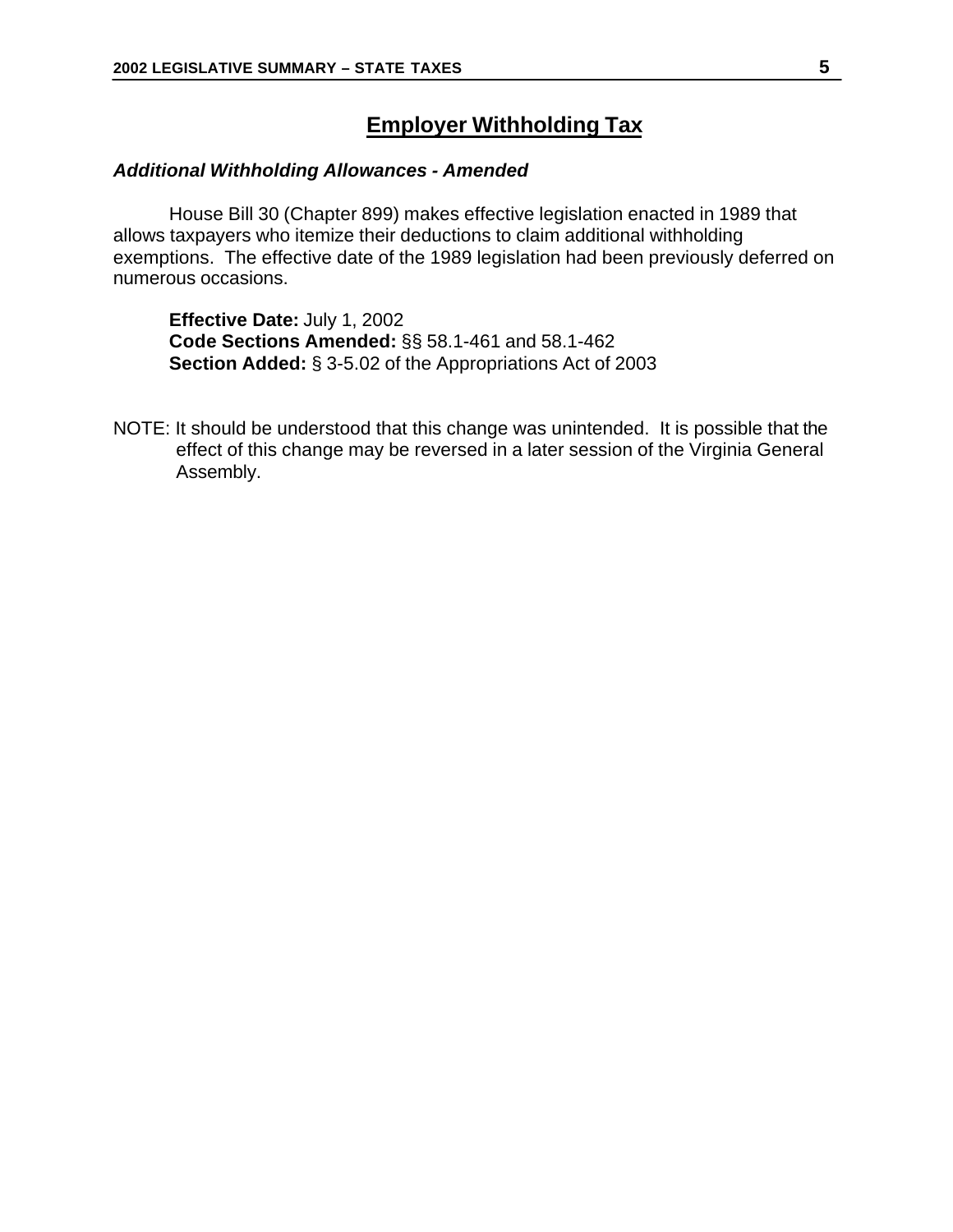### **RETAIL SALES AND USE TAX**

#### *Selected Dealers to Submit Estimated Payment - New*

House Bill 29 (Chapter 814) required dealers whose July 2000 through June 2001 taxable sales exceeded \$1.3 million to remit a payment equal to 90 percent of the sales and use tax liability for June 2001 as the estimated amount of sales and use tax liability for the month of June 2002. This tax payment was required to be made on or before June 25, 2002. Those dealers paying by electronic funds transfer were allowed to remit payment by June 30, 2002. All affected dealers then filed their June returns on the normal due date and reconciled the accelerated payment with the actual June liability.

**Effective Date:** April 8, 2002 **Section Added:** § 3-5.01 of the Appropriation Act of 2000

#### *Selected Dealers to Remit Estimated Payment - Extended*

House Bill 30 (Chapter 899) requires dealers whose July 2001 through June 2002 taxable sales exceeded \$1.3 million to remit a payment equal to 90 percent of the sales and use tax liability for June 2002 as an estimated payment of sales and use tax liability for the month of June 2003. Such tax payments must be made on or before June 25, 2003. Those dealers paying by electronic funds transfer may remit payment by June 30, 2003. All dealers will then file their June returns by the normal due date and reconcile the accelerated payment with the actual June liability.

The filing requirements and qualification criteria of this legislation are effective for the final year of the biennium (2004) as well. Dealers whose July 2002 through June 2003 taxable sales exceeded \$1.3 million must remit a payment equal to 90 percent of the sales and use tax liability for June 2003 as an estimated payment of sales and use tax liability for the month of June 2004. Remittance dates for June 2004 are identical to those for payments made in 2003 and noted above**.**

The General Assembly intends to phase out this payment requirement beginning in fiscal year 2006. The payment amount for June 2006 should be reduced to 85 percent of the tax liability for June 2005 and future payment amounts should continue to be reduced until fully eliminated not later than June 2012.

**Effective Date:** July 1, 2002 **Section Added:** § 3-5.01 of the Appropriation Act of 2002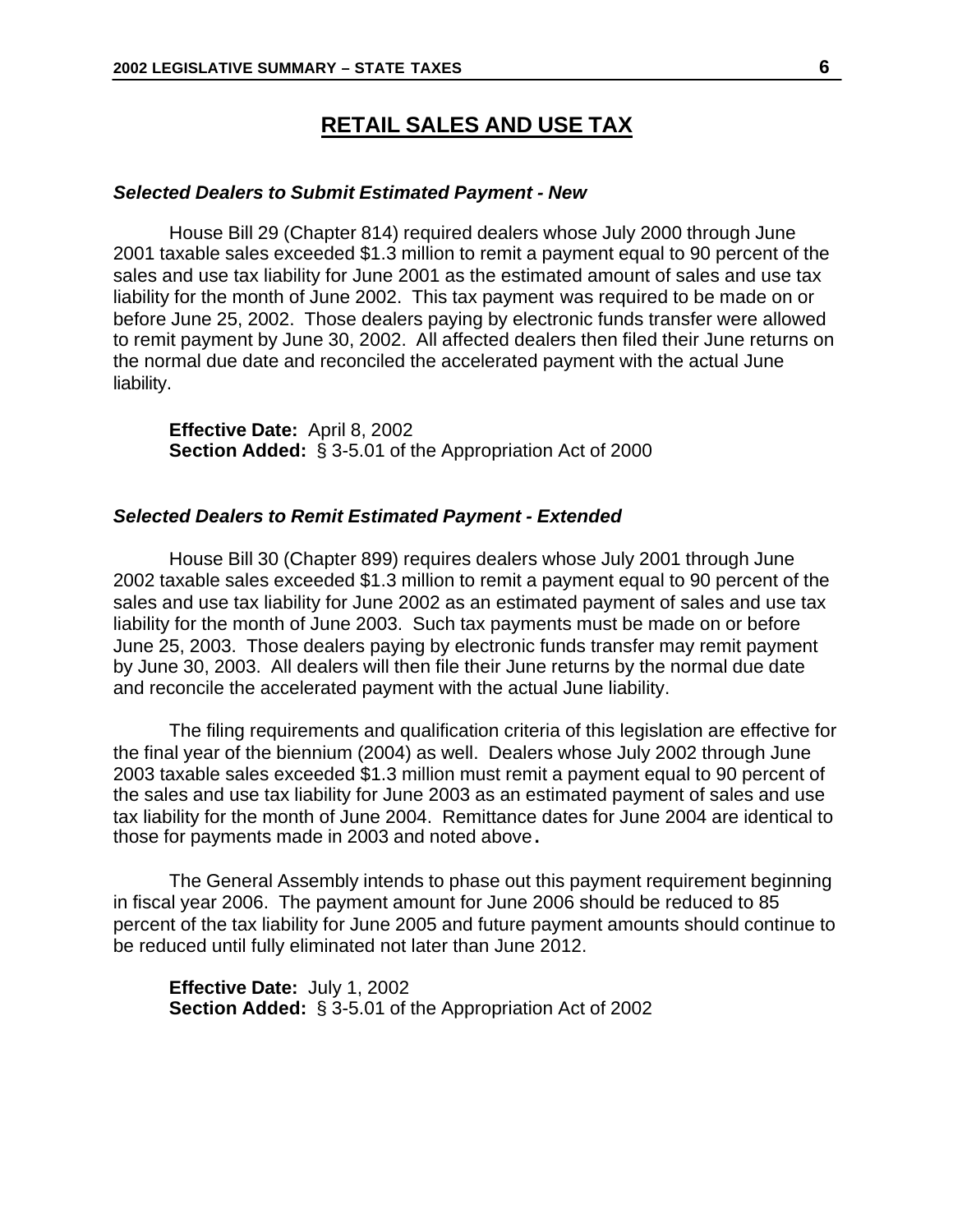#### *Food Purchased for Human Consumption - Redefined*

House Bill 86 (Chapter 13) amends the definition of "food" used in the Food Tax Reduction Program to exclude food sold by retail establishments whose gross receipts derived from the sale of prepared food for immediate consumption constitute more than 80% of the total gross receipts of the establishment. When calculating the "80% rule," total gross receipts include receipts from motor fuel purchases and all other purchases made at the establishment.

This legislation primarily excludes fast food establishments and restaurants that derive more than 80% of their total gross receipts from the sale of food prepared for immediate consumption from applying the reduced sales and use tax rate on sales of qualifying food. The calculation of total gross receipts to include motor fuel purchases ensures that establishments with high fuel sales, such as convenience stores, are ineligible for the exclusion.

Gross receipts information is calculated for each retail establishment that is deemed a dealer and holds a sales and use tax certificate of registration with TAX in accordance with Code of Virginia §§ 58.1-612 and 58.1-613.

**Effective Date:** July 1, 2002 **Code Section Amended:** § 58.1-611.1

#### *Revised Penalties for Misuse of Exemption Certificates - New*

House Bill 1054 (Chapter 775) allows the Tax Commissioner to suspend a sales and use tax exemption certificate held by an organization upon a finding of improper use. The Tax Commissioner is required to suspend the certificate in accordance with current law if the organization knew or should have known that an individual had used its tax exemption certificate to make unlawful purchases in the aggregate in excess of \$1,000 in any calendar year. If the unlawful purchases are less than \$1,000, then the Tax Commissioner may suspend the certificate.

**Effective Date:** July 1, 2002 **Code Section Amended:** § 58.1-623.1 **Code Section Added:** § 58.1-608.4

#### *Film and Audiovisual Works Tax Exemption - Extended*

House Bill 1118 (Chapter 777) extends the sunset date of the retail sales and use tax exemption for tapes and other audiovisual works for broadcasting or commercial exhibition, production services in connection with such audiovisual works, the transfer of certain tangible property related to such production services, and equipment and parts used in the production of audiovisual works. The exemption, previously scheduled to expire June 30, 2002, is extended to July 1, 2004.

**Effective Date:** July 1, 2002 **Code Section Amended:** § 58.1-609.6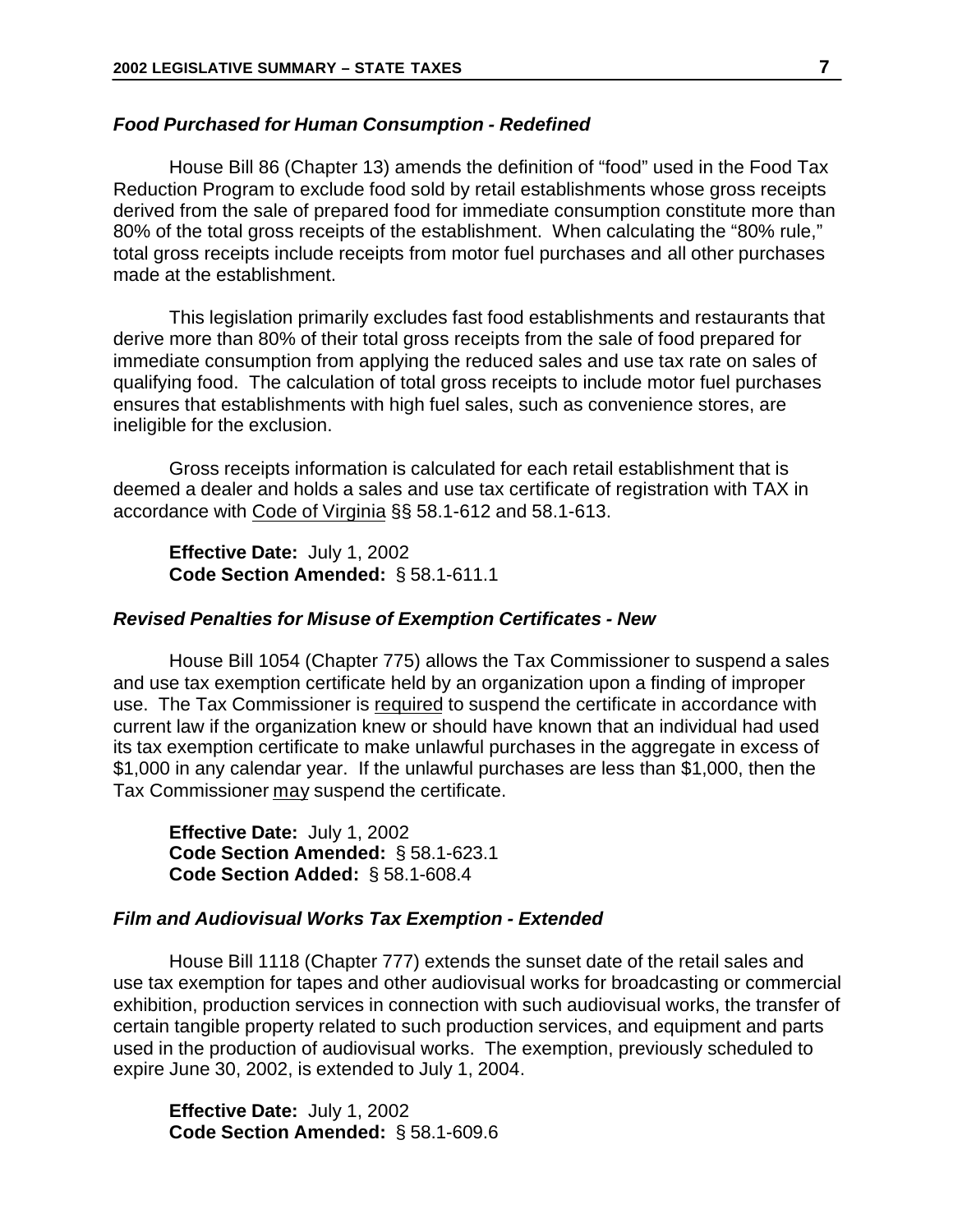#### *Extension of Sunset Date for Educational Materials Exemption- Amended*

House Bill 23 (Chapter 183) and Senate Bill 203 (Chapter 228) extend the sunset date of the retail sales and use tax exemption for textbooks and other educational materials at book-publishing distribution facilities, when provided at no cost to professors and other individuals who have an educational focus, from July 1, 2002, to July 1, 2004.

**Effective Date:** July 1, 2002 **Code Section Amended:** § 58.1-609.6

#### *Limited Exemption for Internet Service Providers - New*

House Bill 30 (Chapter 899) provides that for purchases made between July 1, 2003, and June 30, 2004, the exemption applicable to production, distribution and other equipment used by Internet service providers to provide Internet services, as defined in Code of Virginia § 58.1-602, will be administered through a refund request to the Tax Commissioner. The Tax Commissioner shall develop procedures for such refunds.

**Effective Date:** July 1, 2002 **Section Added:** § 3-5.02 of the Appropriations Act of 2002

#### *Sales Tax Referendums in Hampton Roads and Northern Virginia for Transportation Projects - New*

Senate Bill 668 (Chapter 853) creates the Eastern Virginia Transportation District (EVTD). Residents of localities within the EVTD will be entitled to vote in a referendum to impose an additional one percent sales and use tax within the district. Likewise, residents of the Northern Virginia Transportation District (NVTD) are entitled to vote in a referendum to impose an additional one-half of one percent sales and use tax within the NVTD.

If the sales and use tax increases authorized by this bill were approved in the referenda, all revenues generated by the additional tax would have been used solely to fund transportation projects within the districts. Also, the right of certain localities to impose a local income tax would have been repealed.

**Effective Date:** July 1, 2003; Contingent on referendum approval **Code Sections Amended:** §§ 58.1-602, 58.1-605, 58.1-606, 58.1-611.1, 58.1- 614, 58.1-626 and 58.1-3833 **Code Sections Repealed:** §§ 58.1-540, 58.1-541, 58.1-542, 58.1-543, 58.1- 544, 58.1-545, 58.1-546, 58.1-547, 58.1-548, 58.1-549, 58.1-627 and 58.1-628 **Code Sections Added:** §§ 33.1-221.1:7, 58.1-604.4, 58.1-604.5 and 58.1-628.1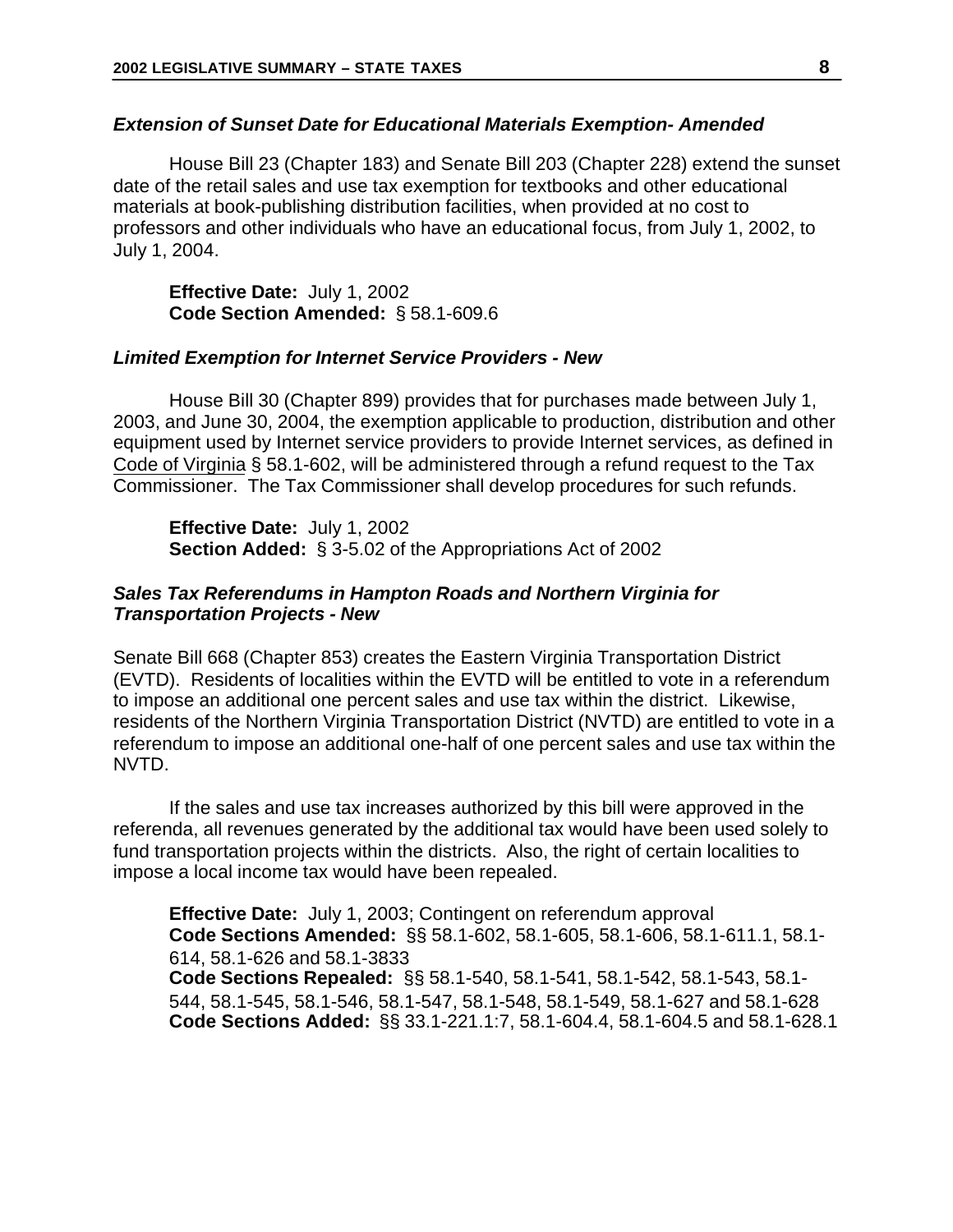#### *Various Nonprofit and Miscellaneous Organizations Exemptions- Amended*

House Bill 1268 (Chapter 590) and Senate Bill 20 (Chapter 564) extend the sunset dates of sales and use tax exemptions for various organizations in the educational group of exemptions found in Code of Virginia § 58.1-609.4 to July 1, 2003.

SB 20 also extends the sunset date of the sales and use tax exemption for medical products and supplies when purchased by a Medicaid recipient through a Department of Medical Assistance Services provider agreement. The sunset date for this exemption was extended to July 1, 2003. (§ 58.1-609.7)

The following exemptions, currently found in paragraphs 3, 5, 6, 9, 24, 28, and 30 of § 58.1-609.4 within the educational group, were not extended:

- Certain nonprofit organizations providing day care services;
- Books and reading materials for use by nonprofit organizations organized solely to distribute the items to school-age children;
- Certain organizations providing education, training, and services to retarded citizens in Virginia;
- Organizations operating a combination boarding and day school at no charge to pupils;
- Organizations organized exclusively to emphasize scientific investigation and hold an annual science fair for students within the Tenth Planning District;
- Nonprofit corporations organized exclusively to operate a school that provides ecumenical Christian education for students in grades seven through twelve;
- Nonprofit organizations organized to develop a pool of data processing professionals who share their knowledge and expertise, sponsor high school computer competitions, community computer training camps, and free data processing workshops, and provide college scholarships to computer competition team members.

**Effective Date:** July 1, 2002 **Code Section Added:** § 58.1-609.4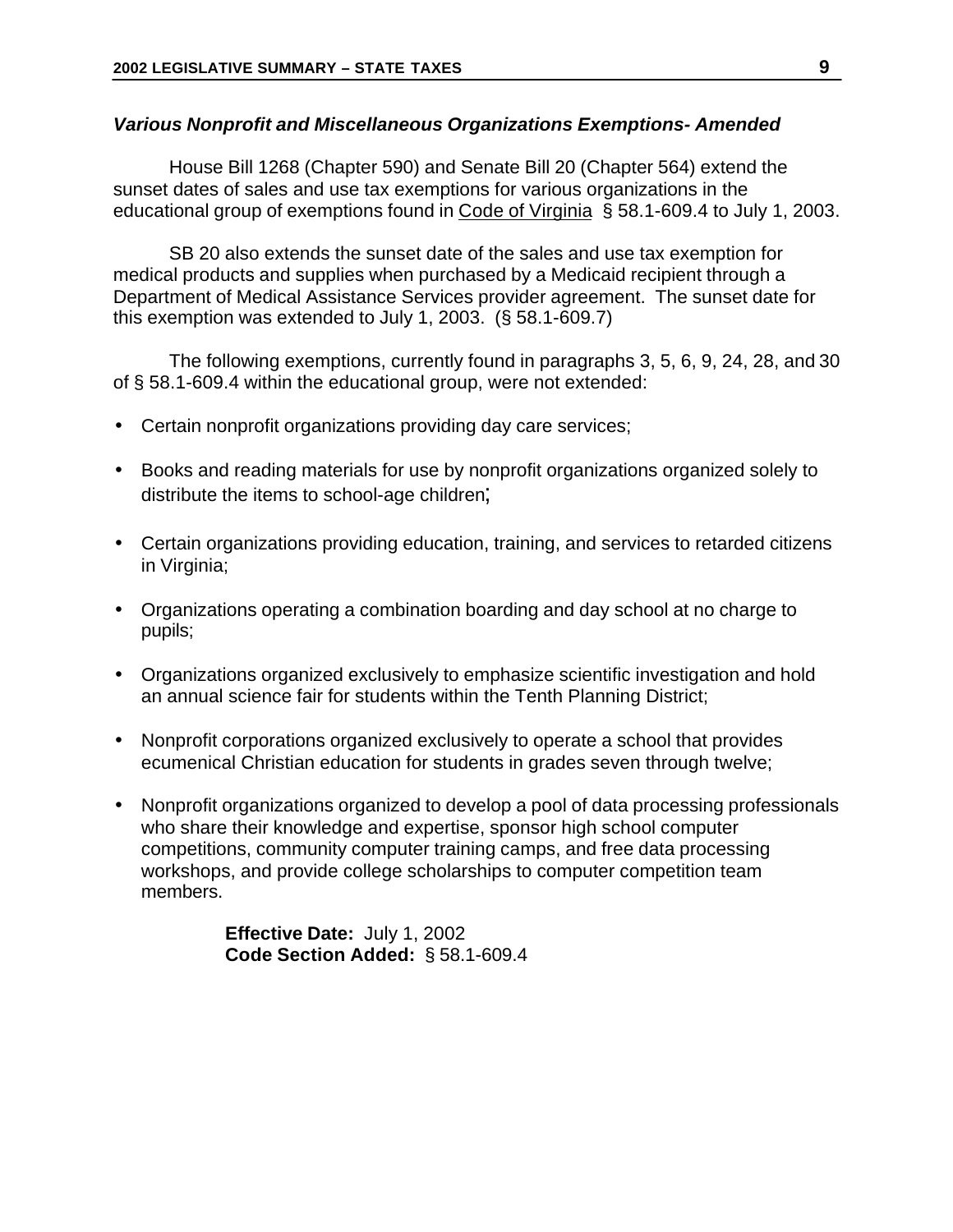### **MISCELLANEOUS TAXES**

## **SCC Tax**

#### *Retaliatory Cost Tax Credit - Amended*

House Bill 30 (Chapter 899) limits the amount of the retaliatory tax credit that can be claimed by certain insurance companies against the license tax on gross premiums imposed on insurance companies. For any taxable year beginning on or after January 1, 2001, an insurance company, or an affiliated group of insurance companies, must have more than 100 employees in Virginia during the entire taxable year to qualify for the credit.

Under this legislation, any insurance company that qualified for the retaliatory tax credit in taxable year 2001 or thereafter would be subject to a limit on the amount of credit that can be claimed. For license year 2003, the retaliatory tax credit that can be claimed by these companies is limited to 80% of the credit earned.

**Effective Date:** License years beginning July 1, 2002 **Section Added:** § 3-5.04 of the Appropriations Act of 2002

#### **Recordation Tax**

#### *Leases for Outdoor Advertising Signs - Amended*

House Bill 187 (Chapter 14) limits the recordation tax on leases of outdoor advertising signs to twenty-five dollars provided the person recording the lease is engaged in the business of outdoor advertising and is licensed by the Virginia Department of Transportation.

Under current law, the twenty-five dollar limitation is applicable only to the recordation of leases of outdoor signs for which a permit fee has been paid to the Virginia Department of Transportation

**Effective Date:** July 1, 2002 **Code Section Amended:** § 58.1-807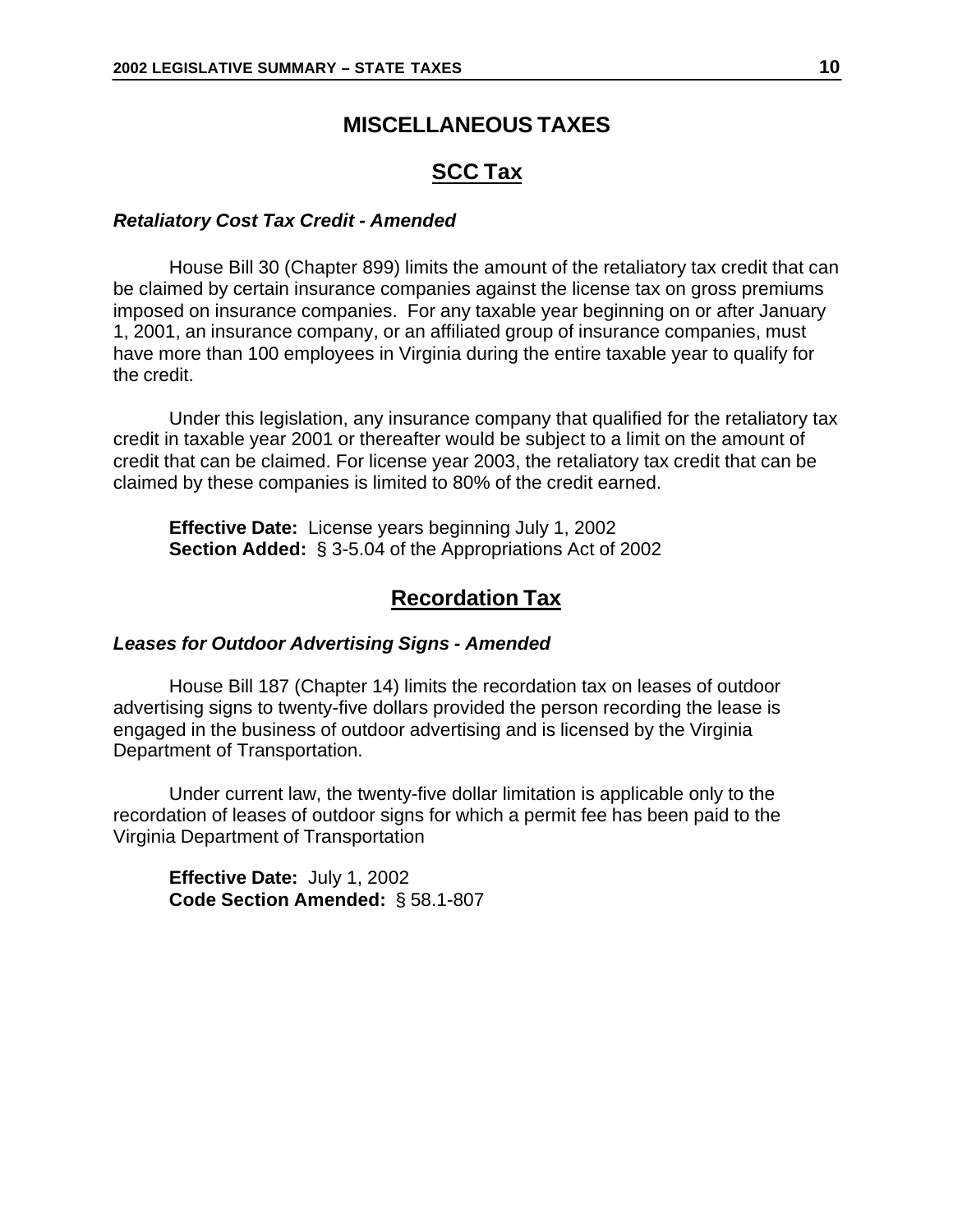## **Soft Drink Tax**

#### *Soft Drink Excise Tax; Upper Tax Brackets Added - Amended*

House Bill 193 (Chapter 15) increases the soft drink excise tax for wholesale and retailers whose gross receipts exceed \$10 million. The tax on wholesalers and distributors with gross receipts in excess of \$10 million, but less than \$25 million, has increased from \$6,000 to \$7,200. This legislation adds two new upper brackets, imposing a tax of \$18,000 if gross receipts exceed \$25 million, but do not exceed \$50 million and a tax of \$33,000 when gross receipts exceed \$50 million.

**Effective Date:** July 1, 2002 **Code Section Amended:** § 58.1-1702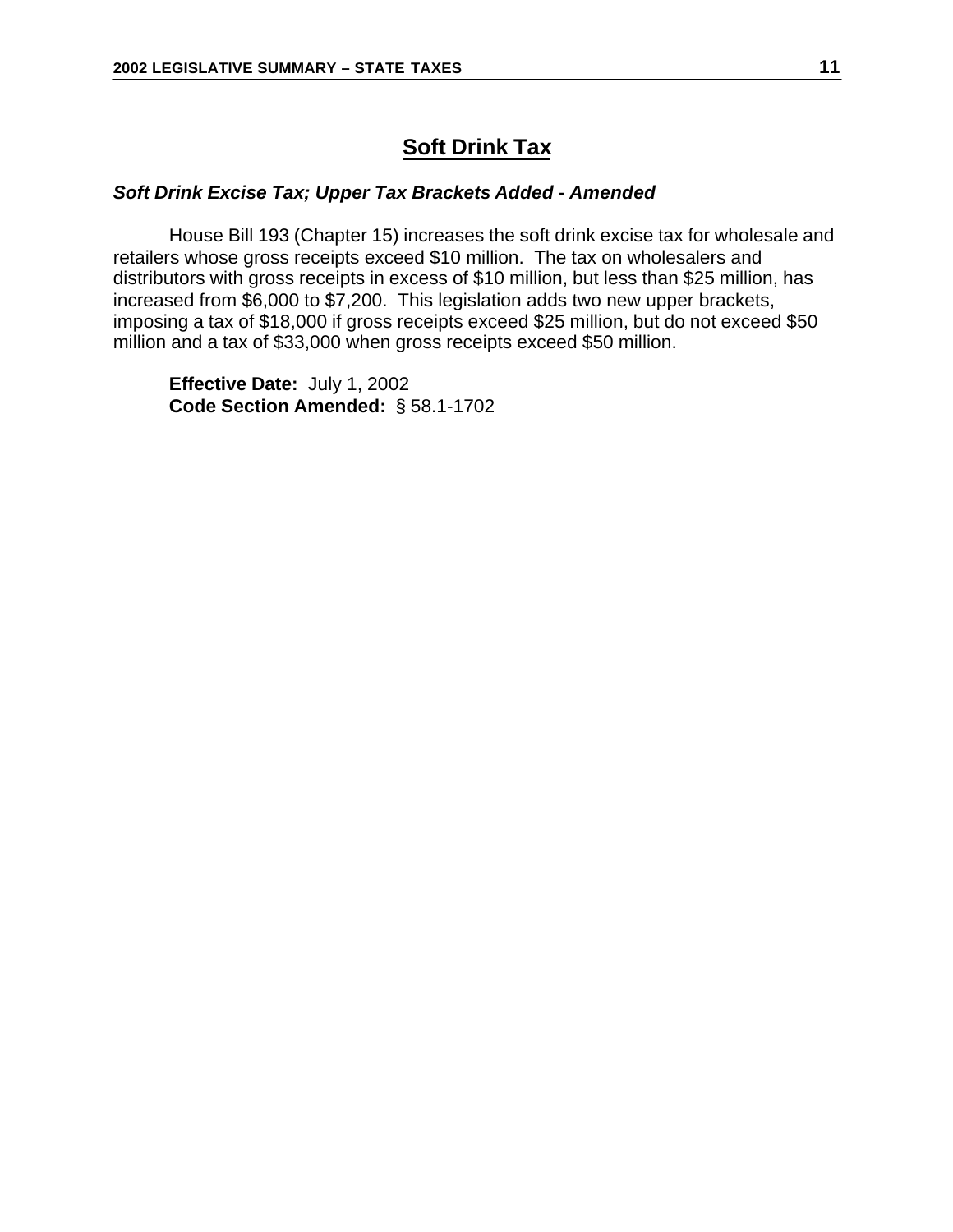## **Cigarette Tax**

#### *Tobacco Sales Data and Available Tax Information - New*

House Bill 909 (Chapter 722) allows the Department of Taxation to disclose certain information on the sales or purchases of cigarettes or other tobacco products to any federal, state, or local agency and any tobacco product manufacturer required to establish a qualified escrow fund under the Master Settlement Agreement. Further, tobacco product manufacturers must file a monthly report with the Department of Taxation identifying all purchasers of cigarettes showing the quantities and brands of cigarettes purchased for the preceding month and any other information the department deems necessary. Any manufacturer who fails or refuses to file the report or fails or refuses to allow such an audit would be guilty of a Class 2 misdemeanor and may be subject to a \$5,000 civil penalty.

Finally, this legislation restricts the purchase of Virginia revenue stamps from anyone other than the Department of Taxation. Violation of this provision is a Class 6 felony. The department may also revoke the permit issued to any person who violates this provision.

**Effective Date:** July 1, 2002 **Code Section Amended:** § 58.1-1009 **Code Sections Added:** §§ 58.1-3.2 and 58.1-1008.1

#### *Reporting Requirements for Cigarettes Imported into Virginia - New*

House Bill 1221 (Chapter 821) requires that persons who affix Virginia cigarette stamps to cigarettes imported into Virginia from outside the United States provide the department with a sworn statement identifying the brand and brand styles of imported cigarettes that were stamped the previous month. Persons who have reported all of the required information under another provision of the Code of Virginia are exempt from this requirement. Also, the Department of Taxation must maintain information identifying all wholesale or retail dealers who affixed state tax stamps to each package of cigarettes for a period of no less than three years and to make the information available for public inspection.

**Effective Date:** July 1, 2002 **Code Sections Amended:** §§ 58.1-1009, 58.1-1033, and 58.1-1034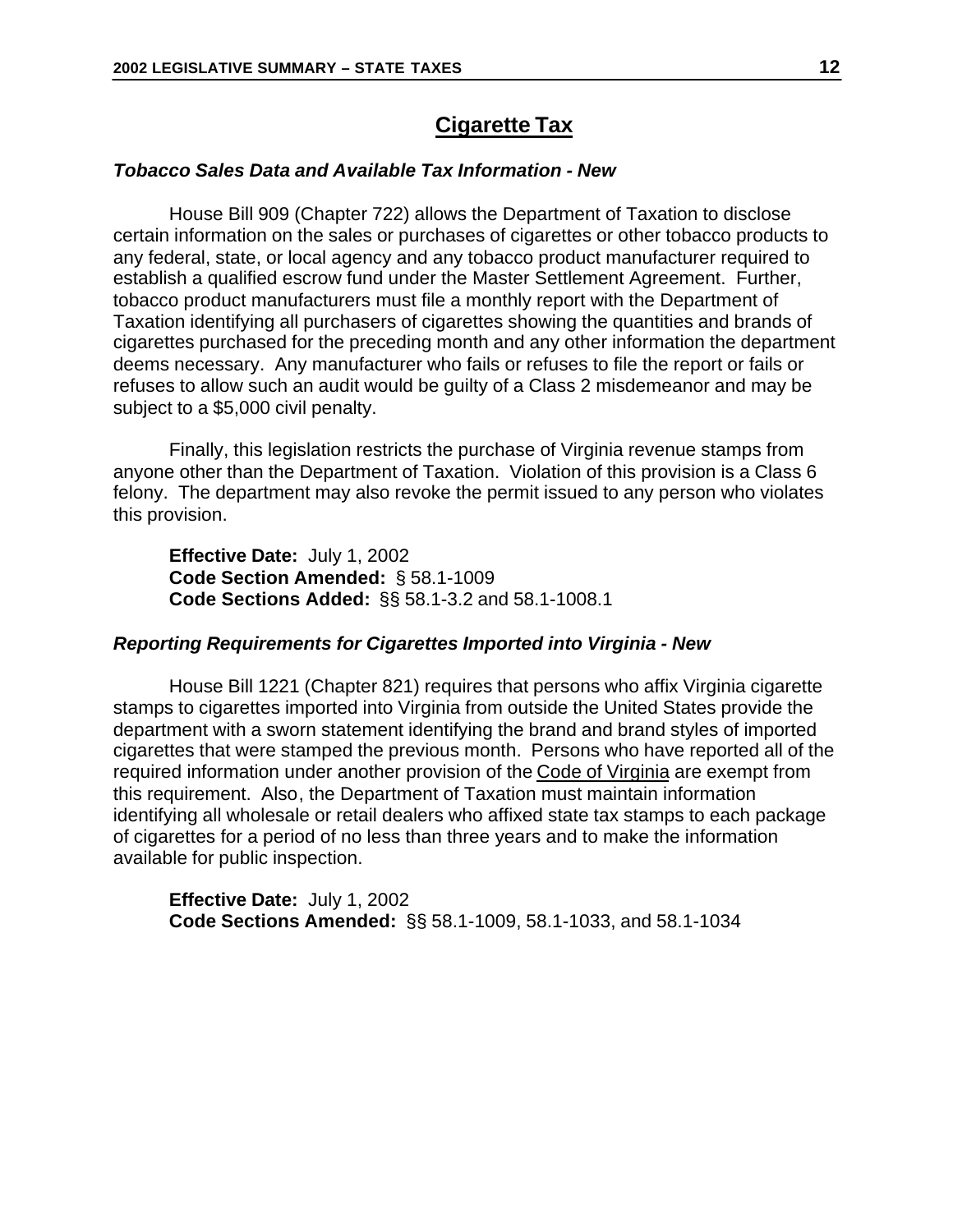## **LOCAL TAX**

## **LEGISLATION**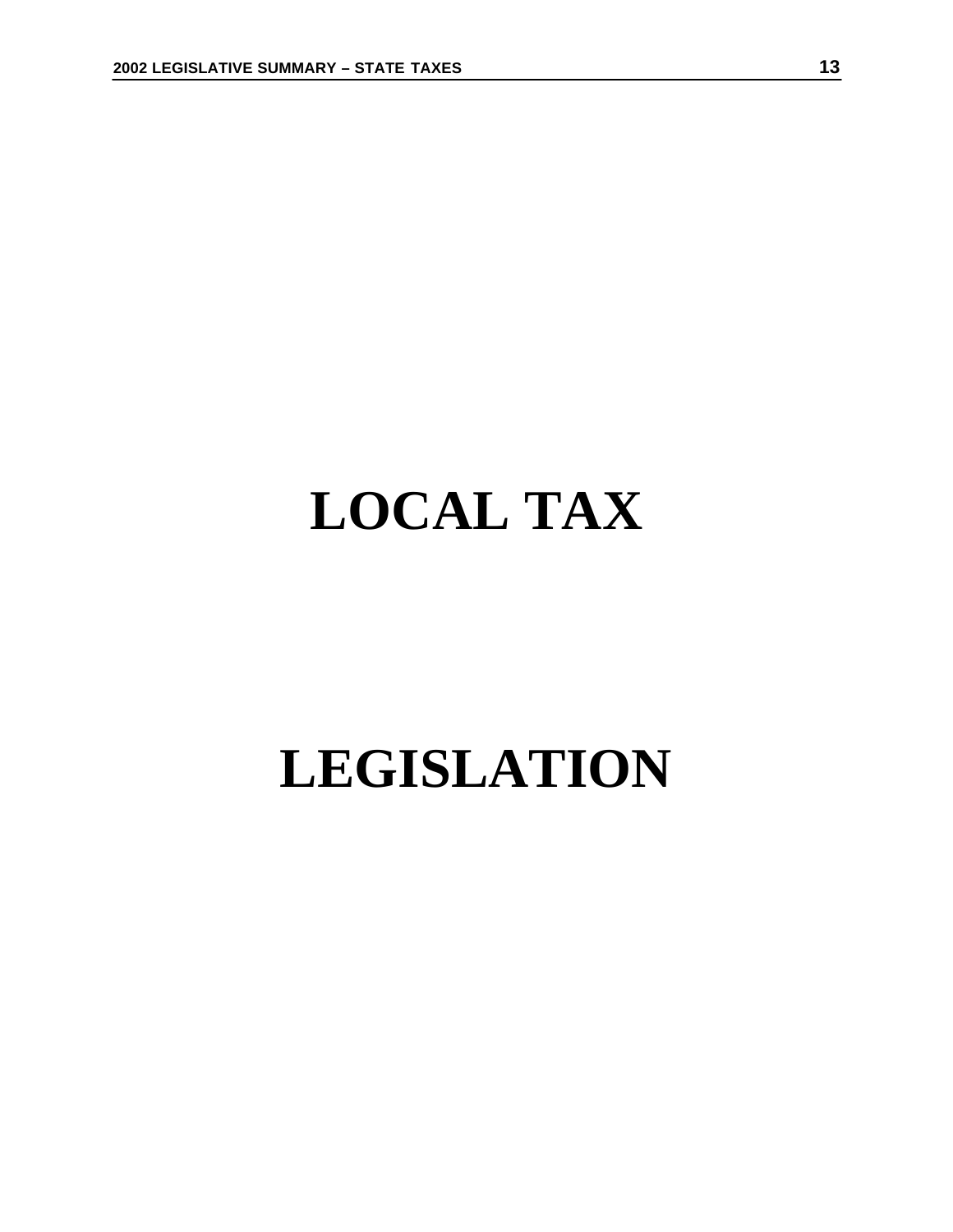## **GENERAL PROVISIONS**

#### *Commissioners of Revenue; Authority to Summon - Amended*

House Bill 316 (Chapter 363) provides that no person other than the taxpayer may be convicted of the crime of refusing to answer questions or furnish records or other information regarding said taxpayer. Third parties may be convicted if they have willfully failed to comply with a summons properly issued by the Commissioner of the Revenue.

Under current law, any person who so refuses to cooperate with the Commissioner of the Revenue can be convicted of a Class 3 misdemeanor, regardless of whether or not a summons has been issued.

**Effective Date:** July 1, 2002 **Code Section Amended:** § 58.1-3111

#### *Payment of Tax; Checks Payable to Treasurer - Amended*

Senate Bill 65 (Chapter 139) requires taxpayers make their checks payable to "Treasurer (or title of other officer or employee who performs the duties of a treasurer) of (name of locality)" or "(name of locality)" when remitting state and local tax payments and other amounts payable into the treasury of a locality.

**Effective Date:** July 1, 2002 **Code Sections Amended:** §§ 58.1-1800 and 58.1-3910

#### *Creation of Technology Zones - New*

Senate Bill 343 (Chapter 449) authorizes any county, city, or town to adopt a local enterprise zone development taxation program for any technology zone, regardless of whether the technology zone has been designated as an enterprise zone.

Any city, county or town may currently establish one or more technology zones for up to ten years. Localities may grant certain local tax incentives and provide certain regulatory flexibility in a technology zone. The establishment of a technology zone does not disqualify the area from also being designated as an enterprise zone.

**Effective Date:** July 1, 2002 **Code Section Amended:** § 58.1-3850 **Code Section Added:** § 58.1-3245.12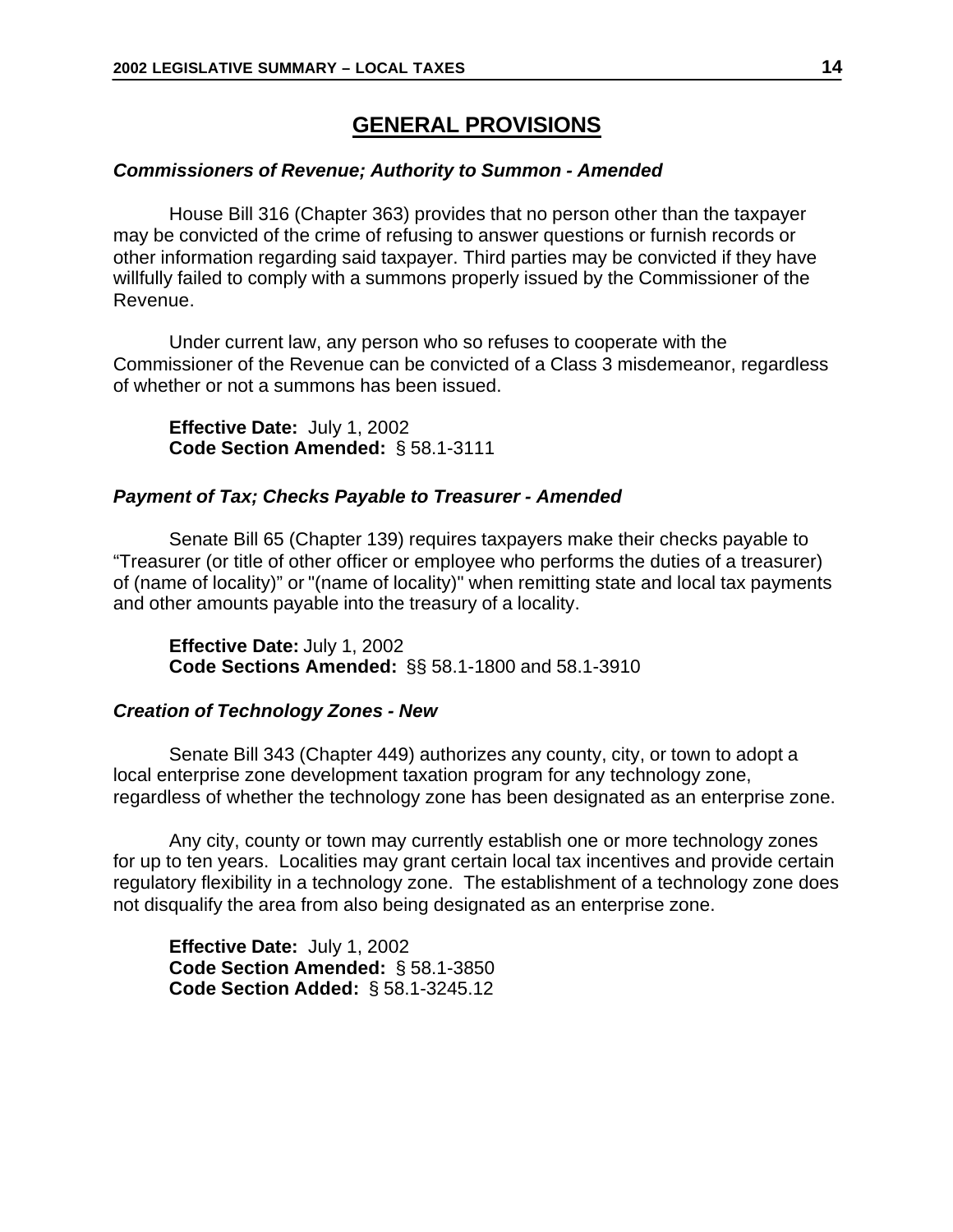## **TANGIBLE PERSONAL PROPERTY TAX**

#### *Reclassification of Horse Trailers – New*

 House Bill 181 (Chapter 6) reclassifies privately owned trailers, designed and used for the transportation of horses as a separate class of tangible personal property for local property taxation purposes. Localities may now impose a tangible personal property tax on these trailers at a rate of tax and rate of assessment not to exceed that applicable to the general class of tangible personal property in the locality.

**Effective Date:** July 1, 2002 **Code Section Amended:** § 58.1-3506

#### *Classification for Biotechnology Equipment - New*

House Bill 574 (Chapter 63) and Senate Bill 209 (Chapter 148) reclassify equipment used for research, development, production or provision of biotechnology to be in a separate class of tangible personal property. Localities may impose a tangible personal property tax on equipment used for research, development, production, or provision of biotechnology at a rate of tax and rate of assessment which does not exceed that applicable to the general class of tangible personal property in the locality.

**Effective Date:** July 1, 2002 **Code Section Amended:** § 58.1-3506

#### *Refund or Credit for Vehicles Sold – Amended*

House Bill 1160 (Chapter 550) provides that the amount of tax relieved when a vehicle is disposed of after tax day shall be either refunded, or credited against other personal property taxes owed by the taxpayer, at the option of the locality. Under current law, the option of choosing a refund or a credit against other taxes owed is offered to the taxpayer.

**Effective Date:** July 1, 2002 **Code Section Amended:** § 58.1-3516

#### *Real Estate Cooperative Act - New*

House Bill 647 (Chapter 34) provides that residential cooperative associations are not businesses for any state and local purposes to the extent that they collect payments from residents of the cooperative. Further, it specifies that tangible personal property owned by residential cooperative associations may qualify for the local tangible personal property tax exemption for household goods and personal effects.

**Effective Date:** July 1, 2002 **Code Section Amended:** § 55-428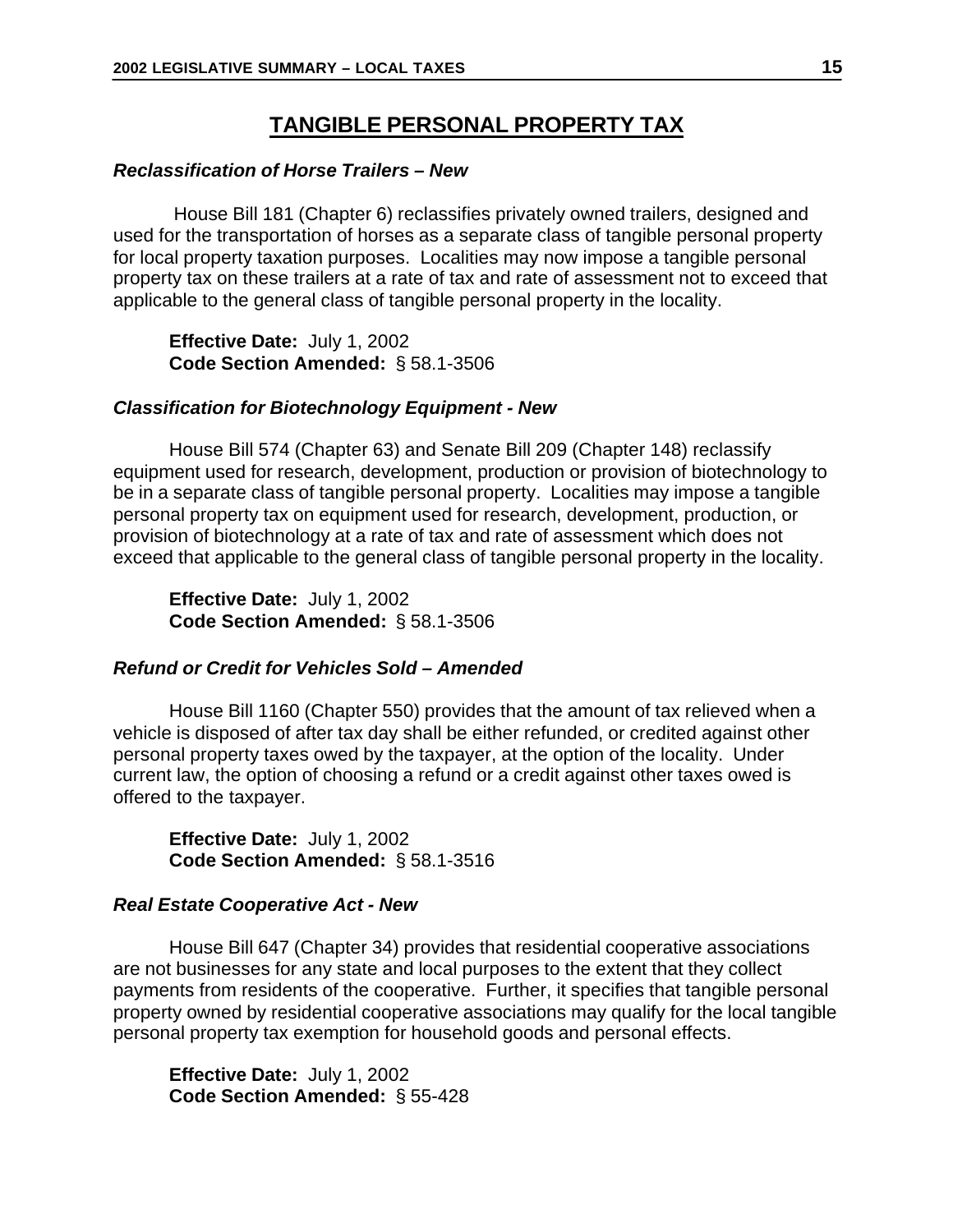#### *Personal Property Tax Relief Act Compliance Program - New*

House Bill 30 (Chapter 899) directs the Department of Taxation, with cooperation from the Department of Motor Vehicles, the Department of Accounts, and local officials, to develop and implement a comprehensive Personal Property Tax Relief Act ("PPTRA") compliance program to enhance taxpayer knowledge and compliance with the PPTRA and to ensure that relief under the PPTRA is only granted to qualifying vehicles. The program will include methods for educating motor vehicle owners, certifications from motor vehicle owners during any vehicle registration that the vehicle qualifies for relief, and a periodic audit of the personal property tax records of localities to ensure compliance with the PPTRA.

**Effective Date:** July 1. 2002 **Code Section Amended:** Item 285 G of the Appropriations Act of 2002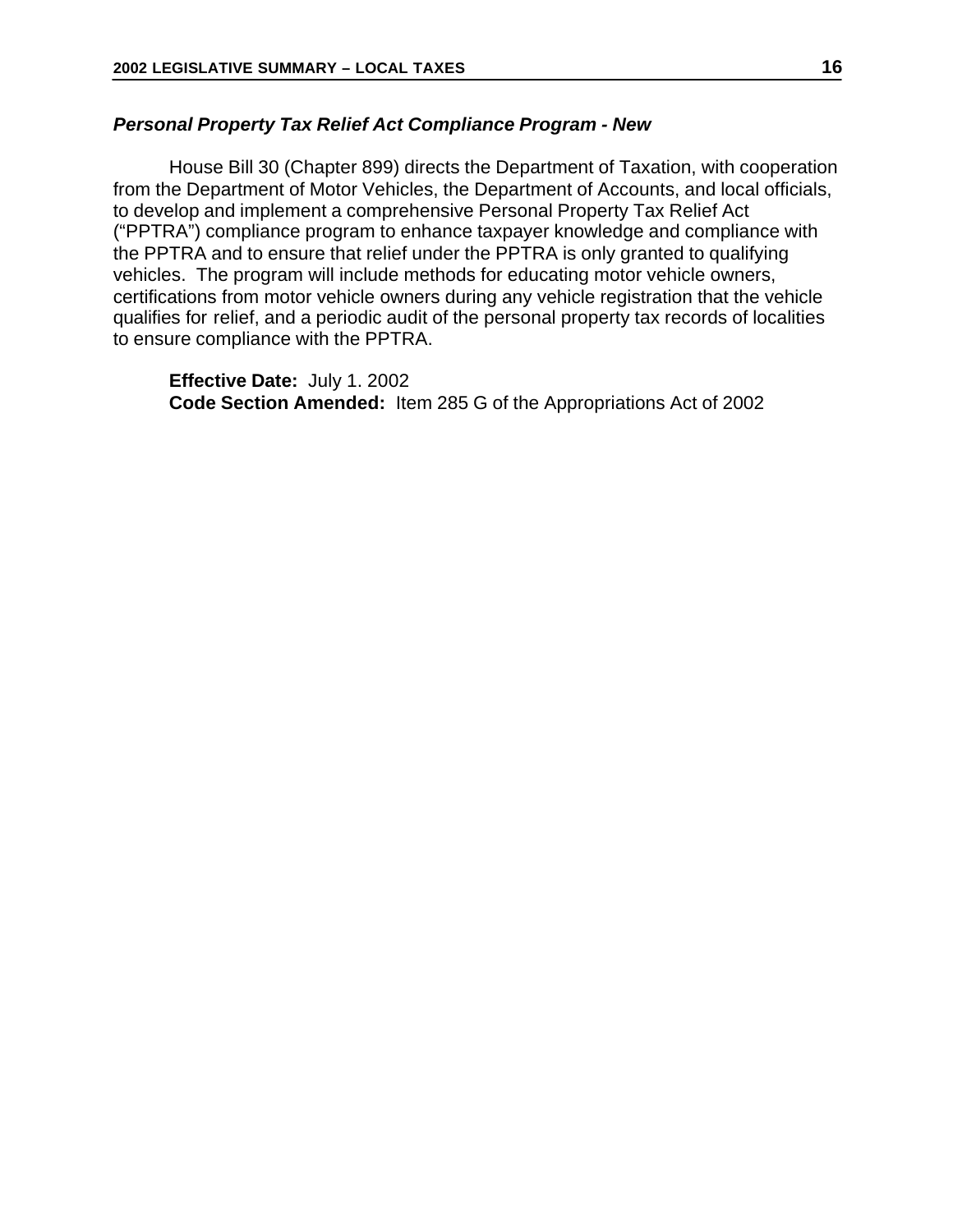### **REAL ESTATE TAX**

#### *Service Districts; Property Tax - New*

House Bill 227 (Chapter 356) and Senate Bill 275 (Chapter 230) authorize localities that impose a tax pursuant to service district authority, to base the tax on the full assessed value of the taxable property within the service district, notwithstanding any special use value assessment of such property, provided the property owner consents.

**Effective Date:** July 1. 2002 **Code Section Amended:** § 15.2-2403

#### *Sanitary Districts; Basis of Property Assessments - New*

House Bill 228 (Chapter 194) authorizes localities that have established sanitary districts to base their tax assessments within sanitary districts on fair market use rather than on a land use assessment, provided the property owner consents.

**Effective Date:** July 1, 2002 **Code Section Amended:** § 21-118

#### *Classification of Real Property Improvements in Fairfax City - New*

House Bill 239 (Chapter 16) reclassifies improvements to real property located in the City of Fairfax as a separate class of real property. As a result, the City of Fairfax is authorized to impose a real property tax on the improvements at a tax rate that does not exceed the rate applicable to the land on which the improvements are made.

**Effective Date:** July 1, 2003 **Code Section Amended:** § 58.1-3221.1

#### *Partial Exemption for Rehabilitated Structures - Amended*

 House Bill 911 (Chapter 21) and Senate Bill 119 (Chapter 144) remove the size limit of replacement multifamily residential structures that qualify for the local option real property tax partial exemption for replacement residential structures. These bills also clarify that localities may establish square footage requirements for all structures that qualify for the partial exemption for replacement residential structures.

**Effective Date:** July 1, 2002 **Code Section Amended:** § 58.1-3220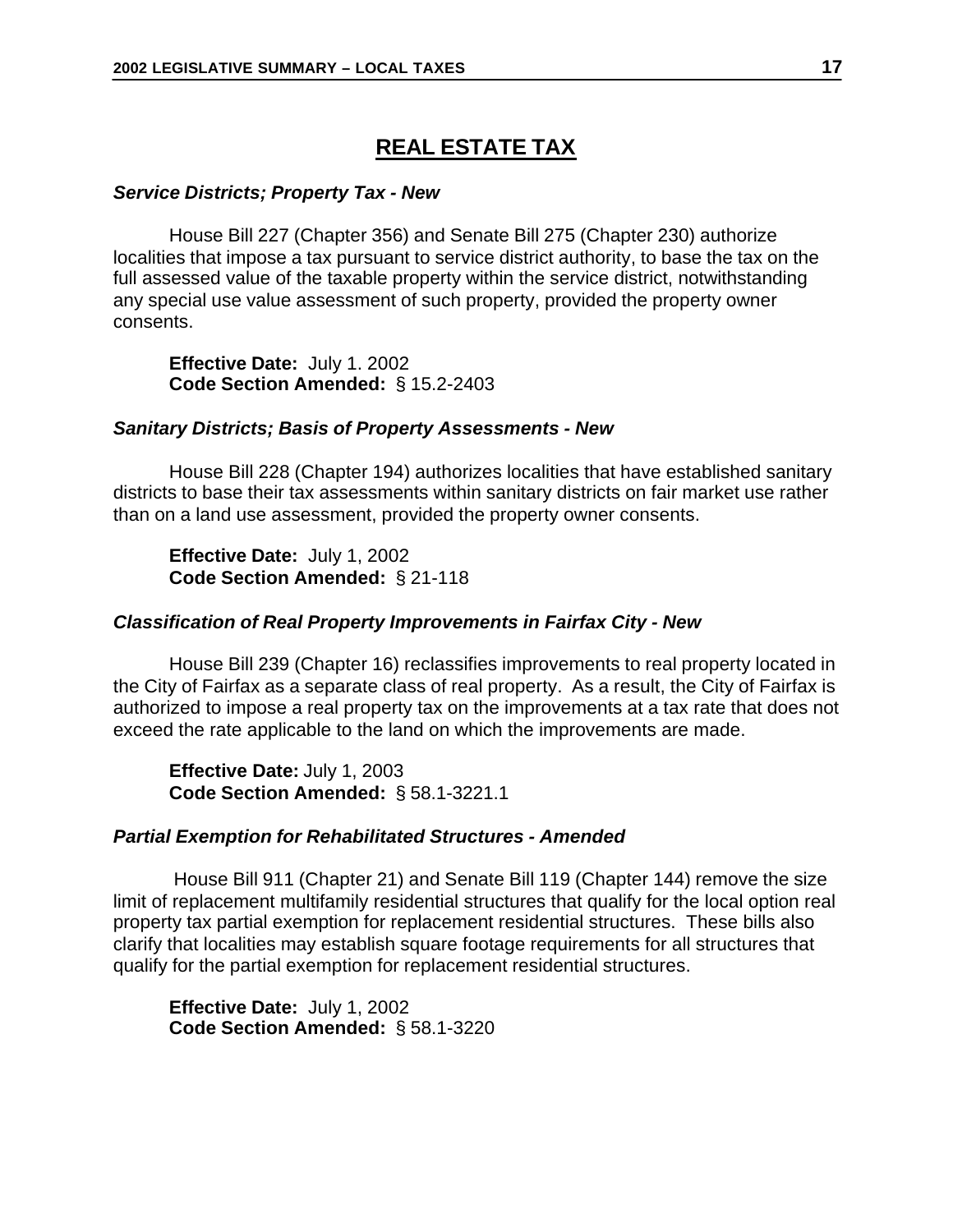#### *Exemption and Deferral of Tax for Elderly or Disabled - Amended*

House Bill 853 (Chapter 20) and Senate Bill 544 (Chapter 171) increase the value of real estate that may be excluded in determining the combined financial worth limitation for a deferral or exemption of real estate taxes owed by persons sixty-five years or older, or those who are permanently and totally disabled from one acre to a maximum of twenty-five acres of non-income producing property. This provision applies to the Eighth Planning District (Northern Virginia) only.

**Effective Date:** July 1, 2002 **Code Section Amended:** § 58.1-3211

#### *Properties Eligible for Use Value Assessment - Redefined*

Senate Bill 685 (Chapter 475) authorizes certain localities to reduce the minimum acreage requirement for real estate to be eligible for use value assessment and taxation. The minimum acreage requirement would be reduced from two acres to onequarter acre for real estate devoted solely to open space and adjacent to a scenic river, a scenic highway, a Virginia byway or public property in the Virginia Outdoors Plan. The minimum acreage requirement is likewise reduced for real estate in any city, county or town having a density of population greater than 5,000 per square mile and for real estate in any county operating under the urban county executive form of government, or the unincorporated Town of Yorktown.

**Effective Date:** July 1, 2002 **Code Section Amended:** § 58.1-3233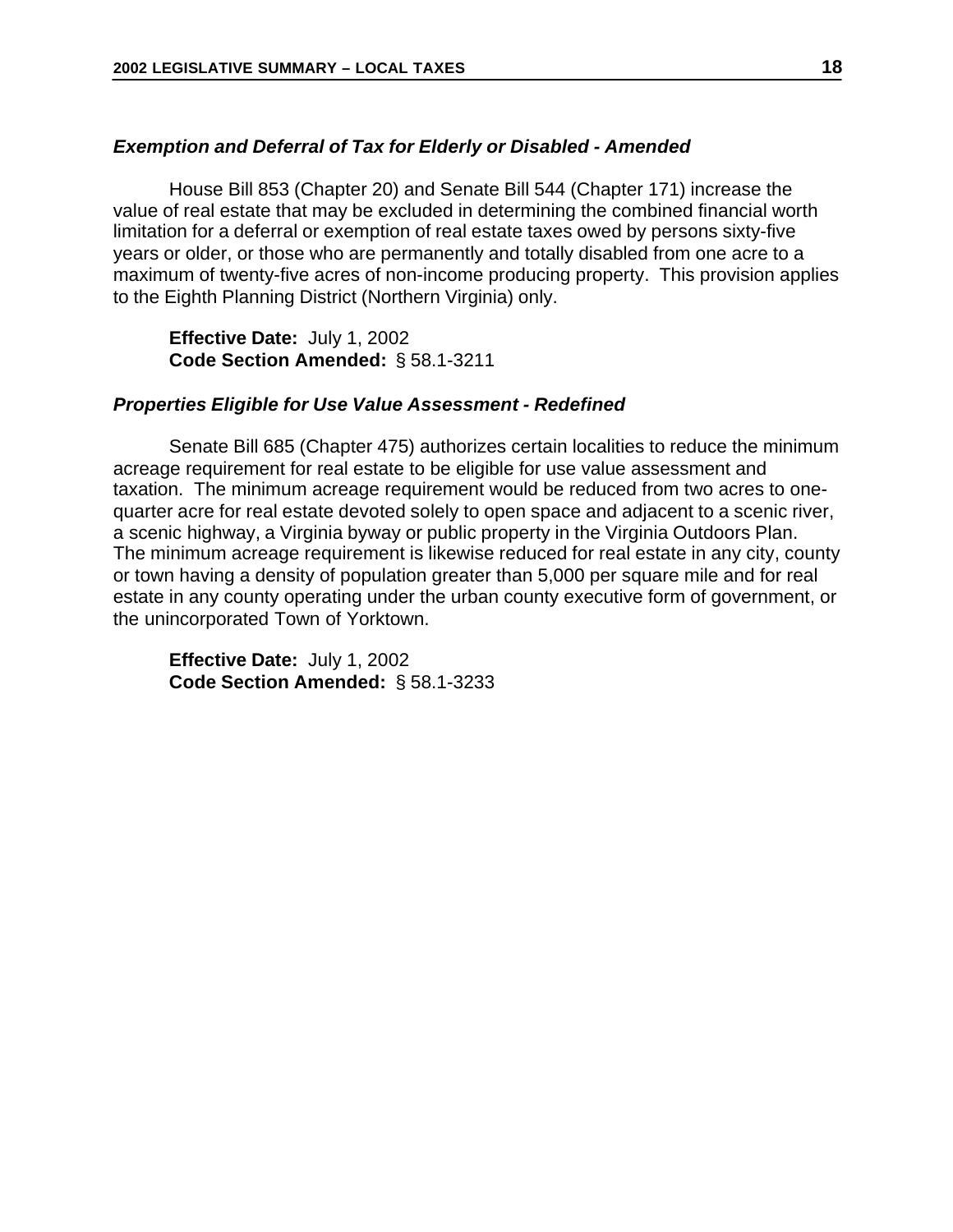### **BUSINESS, PROFESSSIONAL AND OCCUPATIONAL LICENSE TAX**

#### *Exemption for Condominium Association Common Expenses – New*

House Bill 303 (Chapter 17) provides an exemption from the local Business, Professional and Occupational License (BPOL) tax to condominium associations for assessments paid by condominium unit owners for common expenses.

**Effective Date:** July 1, 2002 **Code Section Amended:** § 58.1-3703

#### *Exemption for Certain Receipts of Real Estate Professionals - New*

House Bill 503 (Chapter 532) provides an exclusion from the local Business, Professional and Occupational License (BPOL) tax to certain real estate brokers for desk fees and other overhead costs paid to the brokers by real estate agents.

**Effective Date:** July 1, 2002 **Code Section Amended:** § 58.1-3732.2

#### *BPOL Tax Appeals Process - Amended*

House Bill 317 (Chapter 364) enables taxpayers to utilize the Business, Professional and Occupational License (BPOL) tax administrative appeals process through the local Commissioner of the Revenue and the Department of Taxation to appeal all assessments and denials of refund requests of BPOL taxes. Prior to this change, only audit assessments of BPOL tax could be appealed to the Department of Taxation.

In order to utilize the BPOL administrative appeals process, taxpayers must file their appeals with the local assessing officer within one year of the last day of the tax year for which the assessment is made, or within one year of the date of the appealable event, whichever is later. Further, should a taxpayer not receive a final determination on an appeal from the local assessing officer within two years of filing the appeal, the taxpayer may treat the lack of action as an adverse final local determination, eligible for appeal to the Department of Taxation.

**Effective Date:** Effective for all appeals filed on or after July 1, 2002. The provision authorizing a taxpayer who has not received a final local determination within two years to file an appeal with the State Department of Taxation would be effective for all appeals pending or filed on or after July 1, 2002. **Code Section Amended:** § 58.1-3703.1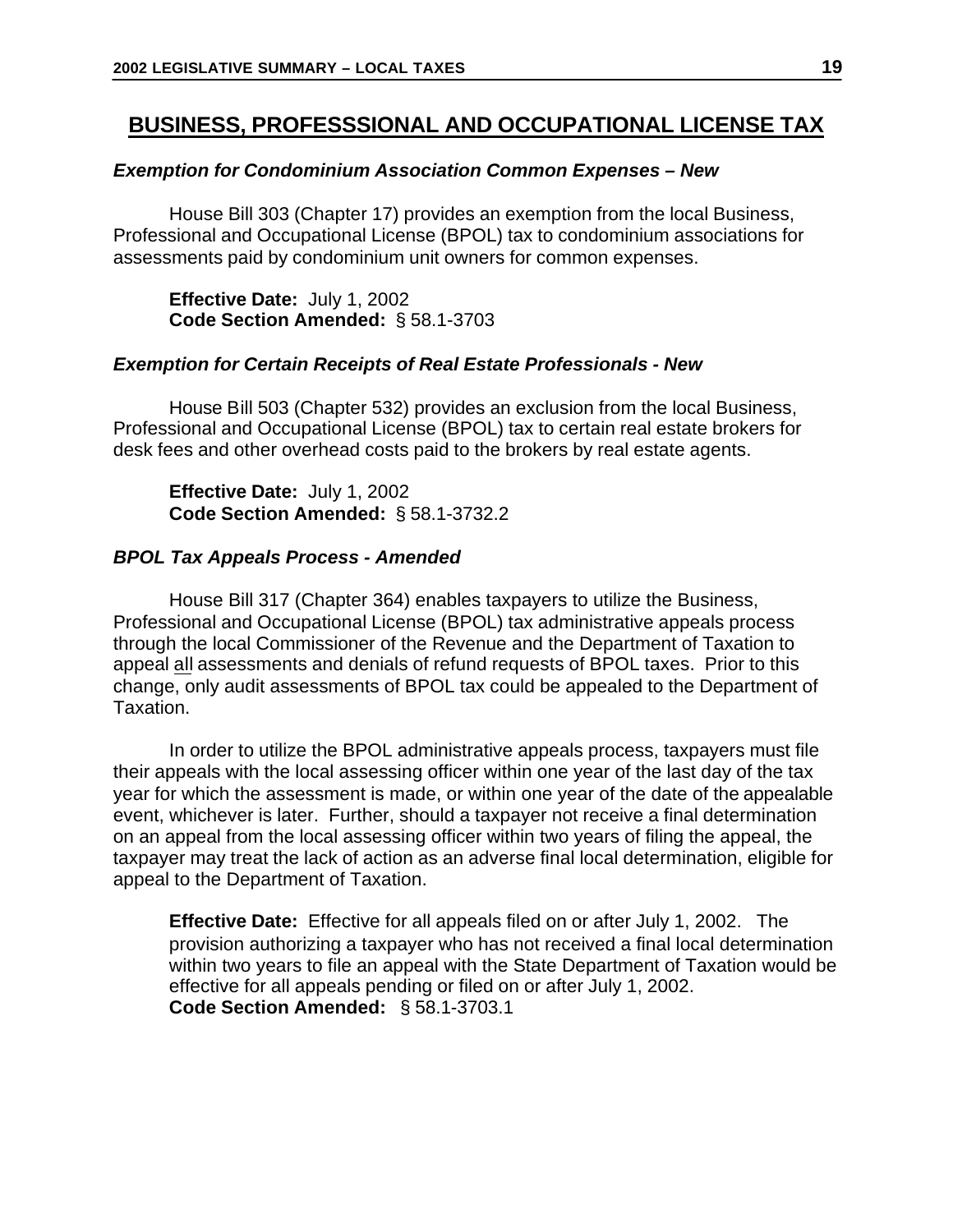#### *Local Business Tax Appeals- Amended*

House Bill 318 (Chapter 525) provides that in order to utilize the administrative appeals process for the local machinery and tools tax, business tangible personal property tax and merchant's capital tax through the local Commissioner of the Revenue and the Department of Taxation, taxpayers must file their appeals within one year of the last day of the tax year for which the assessment is made, or within one year of the date of assessment, whichever is later. Further, should a taxpayer not receive a final determination on an appeal from the local assessing officer within two years of filing the appeal, the taxpayer may treat the lack of action as an adverse final local determination eligible for appeal to the Department of Taxation.

Previously, taxpayers wishing to appeal their local determination were required to submit a formal request for appeal to the Department of Taxation within 90 days of receiving their final local determination.

**Effective Date:** Effective for all appeals filed on or after July 1, 2002. The provision authorizing a taxpayer who has not received a final local determination within two years to file an appeal with the State Department of Taxation would be effective for all appeals pending or filed on or after July 1, 2002. **Code Section Amended:** § 58.1-3983.1

#### *Professional Corporations and Professional Limited Liability Companies - Amended*

House Bill 1315 (Chapter 346) provides that localities shall impose the Business, Professional and Occupational License (BPOL) tax on professional corporations and professional limited liability corporations rather than on their shareholders and members. Current law requires localities to impose the BPOL tax on the shareholders and members of professional corporations and professional limited liability companies, and not on the entities.

Additionally, any pass-through entity, such as an S corporation, a partnership or a limited liability company, may exclude from its BPOL gross receipts any receipts attributable to business conducted in another state or foreign country in which its shareholders, partners or members are liable for an income or other tax based upon income in lieu of the business.

**Effective Date:** July 1, 2002 **Code Section Amended:** § 58.1-3732 **Code Sections Repealed:** §§ 13.1-554 and 13.1-1119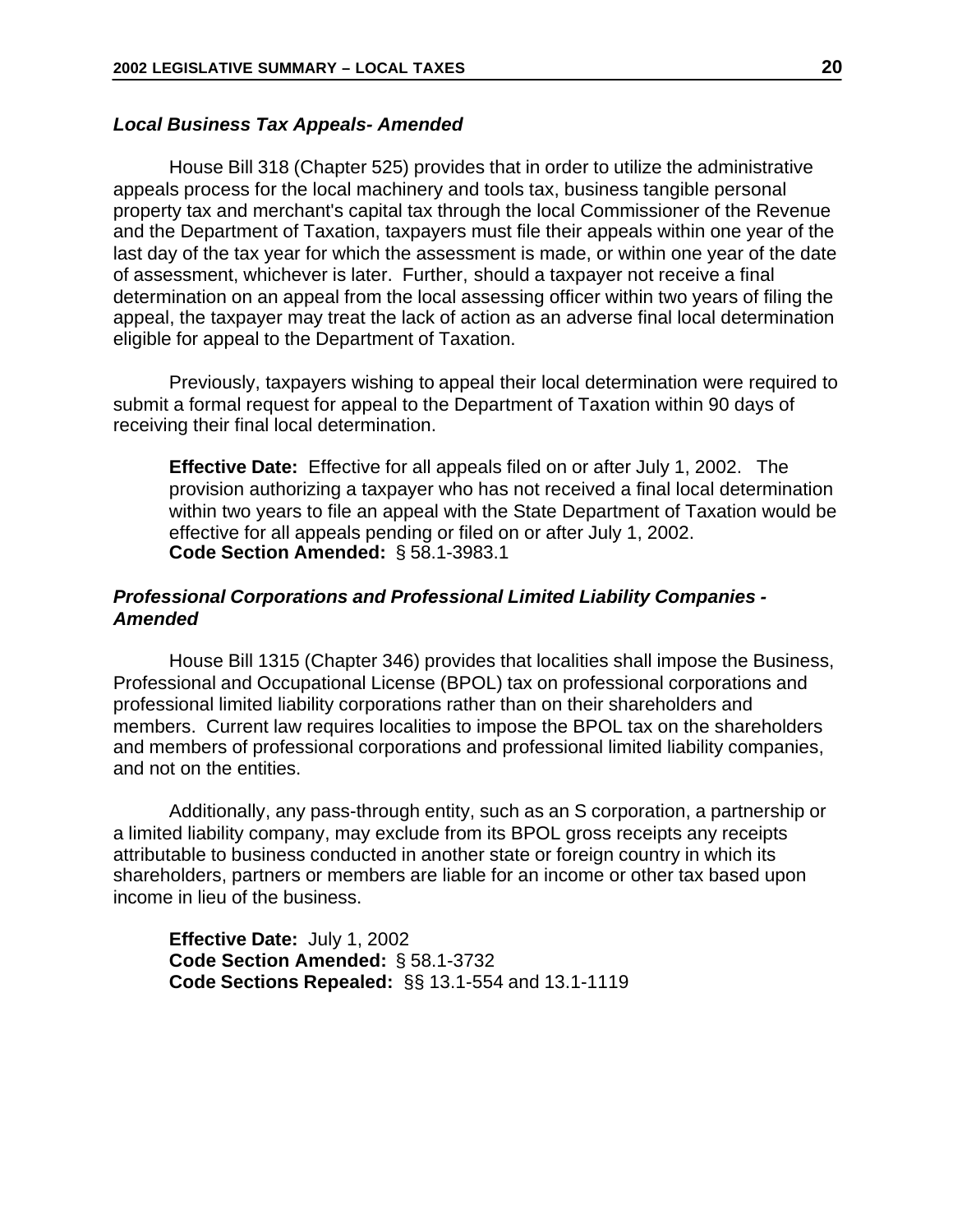### **MISCELLANEOUS TAXES**

## **Coal and Gas Road Improvement Tax**

#### *Extension of Sunset Date - Amended*

House Bill 862 (Chapter 772) extends the sunset date for the local coal and gas road improvement tax from December 31, 2002, to December 31, 2007*.*

**Effective Date:** July 1, 2002

**Code Section Amended:** Chapter 646 of the Acts of Assembly of 1978, as amended by Chapter 539 of the Acts of Assembly of 1985, as amended by Chapter 393 of the Acts of Assembly of 1991, and as amended by Chapters 614 and 635 of the Acts of Assembly of 1995.

### **Transient Occupancy Tax**

#### *Arlington County Authorized to Impose Additional Tax - New*

House Bill 963 (Chapter 259) and Senate Bill 562 (Chapter 173) allow any county with a county manager plan of government (currently only Arlington County) to impose an additional transient occupancy tax at a rate not to exceed two percent only if the county's governing body approves the construction of a county conference center. Revenues generated from the additional tax may be used for the design, construction, debt payment and operation of the conference center.

**Effective Date:** July 1, 2002 **Code Section Amended:** § 58.1-3823

#### *Arlington County's Authority to Impose Tax – Extended*

House Bill 965 (Chapter 646) and Senate Bill 390 (Chapter 567) extend the sunset date on Arlington County's authority to impose a ¼ percent transient occupancy tax to January 1, 2006. Such authority was scheduled to expire December 31, 2002.

**Effective Date:** July 1, 2002 **Code Section Amended:** § 58.1-3822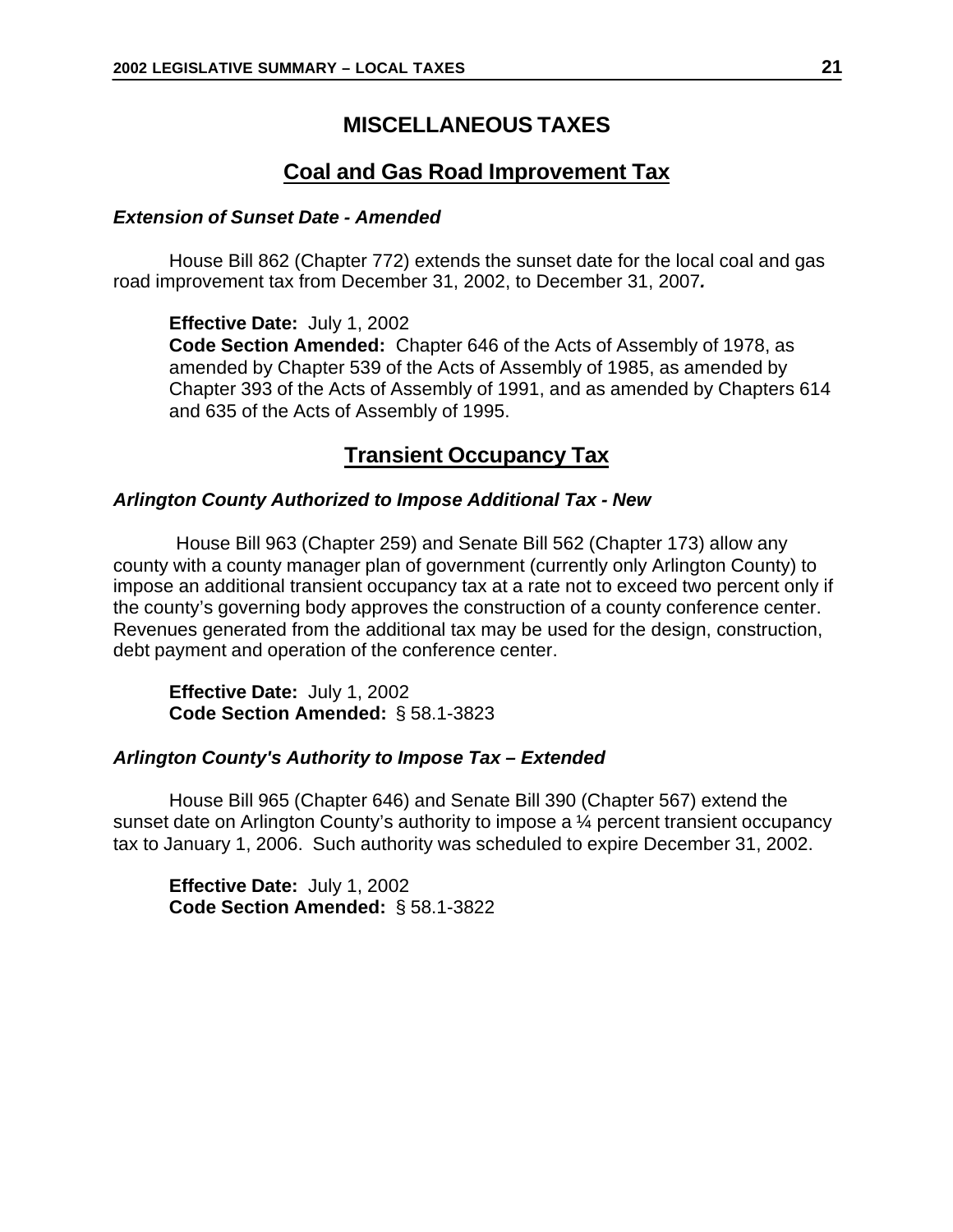## **Consumer Utility Tax**

#### *Authority to Tax; Town of Orange - New*

House Bill 274 (Chapter 17) authorizes the Town of Orange to impose a consumer utility tax on telegraph and telephone companies. This legislation also provides that at the time this ordinance is enacted, the County of Orange may no longer impose the consumer utility tax within the Town of Orange.

**Effective Date:** July 1, 2002 **Code Section Amended***: §* 58.1-3812

#### *Localities Share of the Electric Utility Consumption Tax - Amended*

House Bill 1202 (Chapter 339) allows any locality not currently receiving the revenues generated by the local component of the electric utility consumption tax in that locality because they did not impose the license tax as of December 31, 2000 to receive such revenues. Currently, this component is being collected from electricity consumers in those localities and deposited into the General Fund.

**Effective Date**: January 1, 2003 **Code Sections Amended:** § 58.1-2901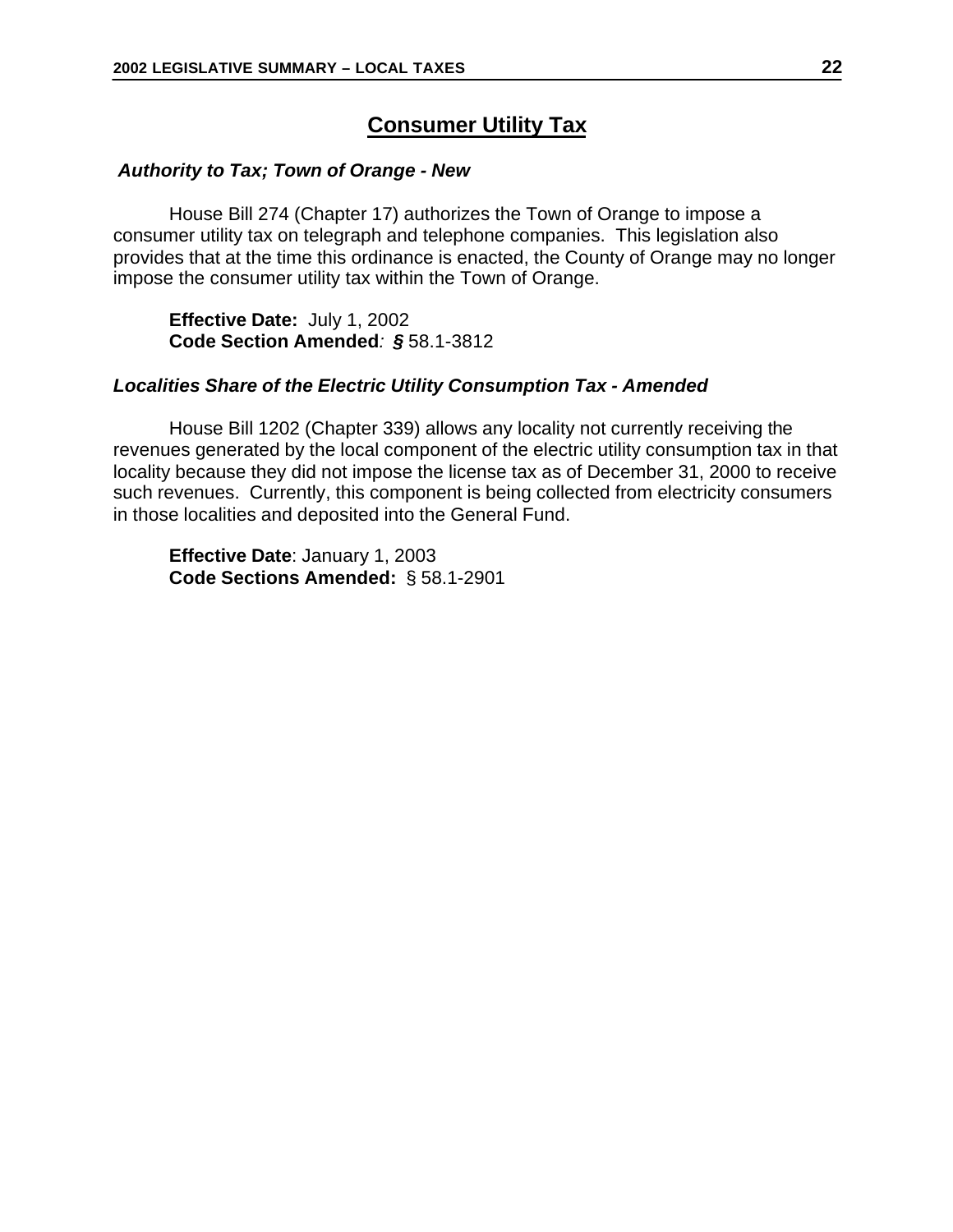## **Local Property Tax**

#### *Referendum; Local Governments to Grant Tax Exemptions - New*

House Bill 36 (Chapter 630) authorizes a referendum at the November 5, 2002 election to approve or reject an amendment to the Constitution of Virginia allowing local governing bodies to grant tax exemptions for property used for charitable and certain other purposes by local ordinance, subject to restrictions provided by general law.

**Effective Date:** January 1, 2003 **Code Sections Amended**: Section 6 of Article X of the Constitution of Virginia, relating to taxation and finance; exempt property

#### *Taxation of Electric Suppliers - Amended*

Senate Bill 259 (Chapter 444) excludes from the definition of the term "electric supplier" for purposes of local real and personal property taxation, all persons who own or operate generating facilities that have a capacity of 25 megawatts or less. The property of such persons will be assessed and taxed by local governments. The rate of tax applicable to their real property would not change. However, under this provision, their personal property is subject to taxation at the rate applicable to machinery and tools.

Under current law, only persons who own or operate solar, wind or hydroelectric generating facilities with a capacity of 25 megawatts or less are excluded from the definition of an "electric supplier" for purposes of property taxation.

**Effective Date:** April 2, 2002; **Code Sections Amended:** §§ 58.1-2600 and 58.1-2628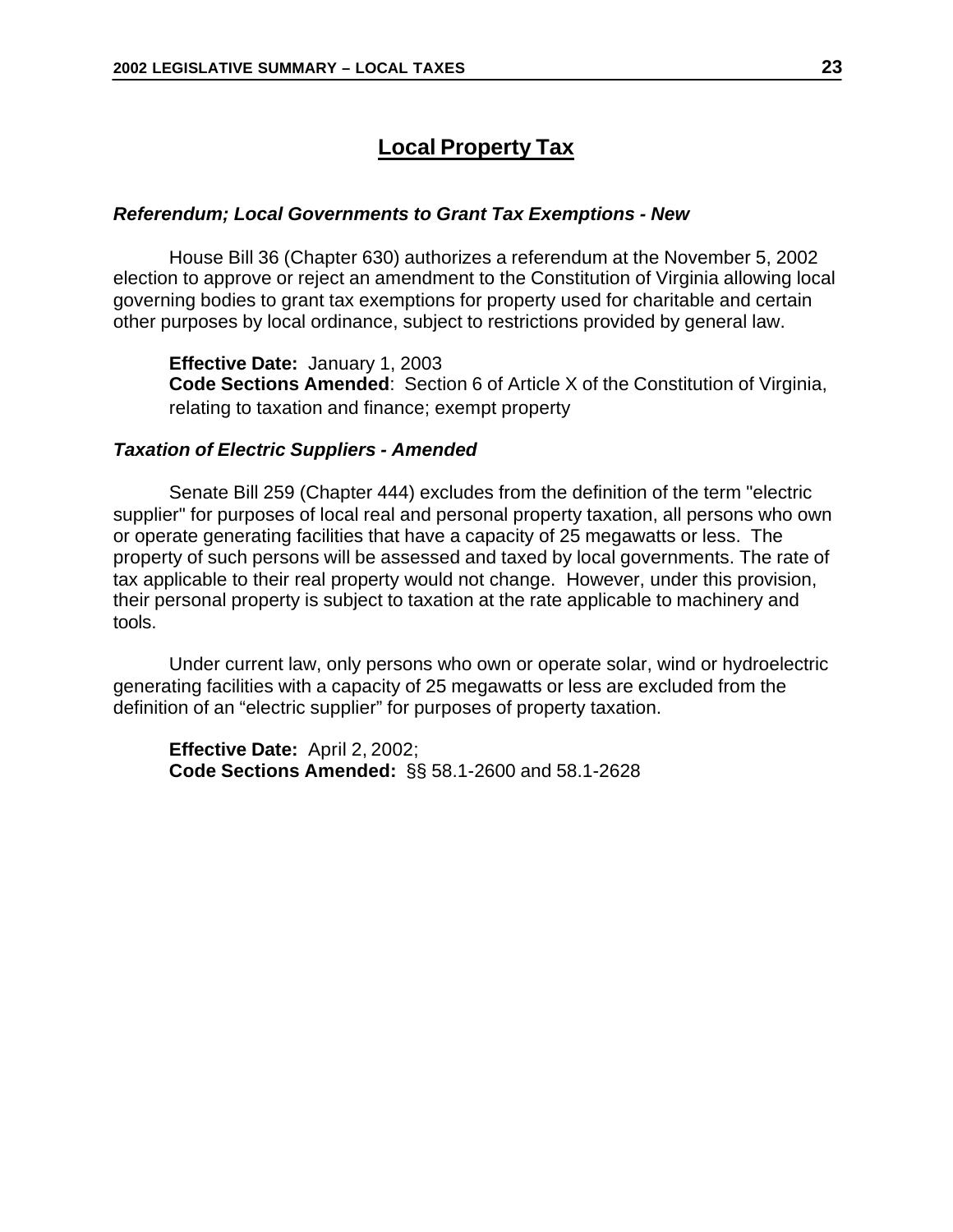## **LEGISLATIVE**

## **STUDIES**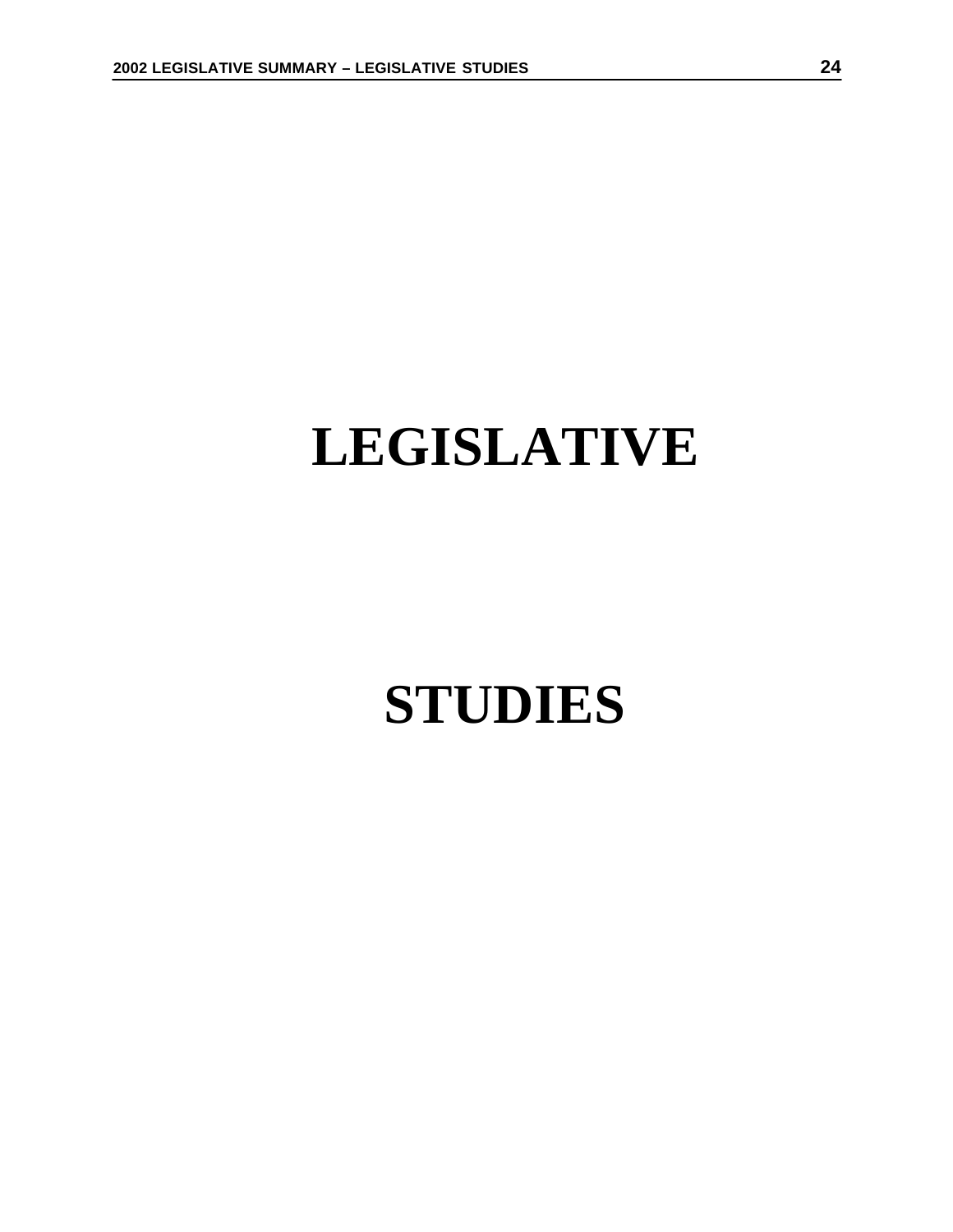#### *HB 414: Study of Medical Savings Accounts*

House Bill 414 (Chapter 372) revises the Virginia Medical Savings Account Act by eliminating the responsibilities of the Workers' Compensation Commission and the Department of Medical Assistance Services. This bill also requires the Department of Taxation to develop a system of refundable tax credits for medical savings accounts and report its proposal to the Joint Commission on Health Care and to the chairmen of the House Appropriations and Senate Finance Committees by November 1, 2002.

#### *HJ 60: Continuing the Joint Subcommittee Studying the Revision of the State Tax Code*

The Joint Subcommittee to Study and Revise Virginia's State Tax Code to ensure that Virginia's tax code is fair, uniform, understandable, and contemporary is continued. Among other items, the joint subcommittee will examine the report and recommendations of prior studies while seeking broad input from all levels of government, the private sector, and Virginia's citizens. The subcommittee shall complete its work by November 30, 2002, and shall submit its written findings and recommendations.

#### *HJ 73: Analysis of Bordering States Sales and Use Tax Exemption Process*

The Department of Taxation is requested to collect information pertaining to the methods utilized for approving and administering sales and use tax exemptions by the States of Maryland and North Carolina. The department will collect various information including each state's procedures for granting sales and use tax exemptions, issuing certificates or letters of exemption, ensuring proper use of such certificates, and dealing with the administration of the program. The department will provide by August 1, 2002, the information it has collected to the subcommittee to study and revise Virginia's state tax code for inclusion in the joint subcommittee's report of its findings and recommendations to the Governor and the 2003 Session of the General Assembly.

#### *HJ 209: Study of Local Taxation of the Telecommunications Industry*

The joint subcommittee will examine state and local taxes imposed on the telecommunications industry and its customers to ensure that the taxes imposed on this industry are fair and equitable to all elements of the telecommunications industry, and its customers, and are relatively easy to administer and collect. The Department of Taxation will provide technical assistance to the joint subcommittee upon request.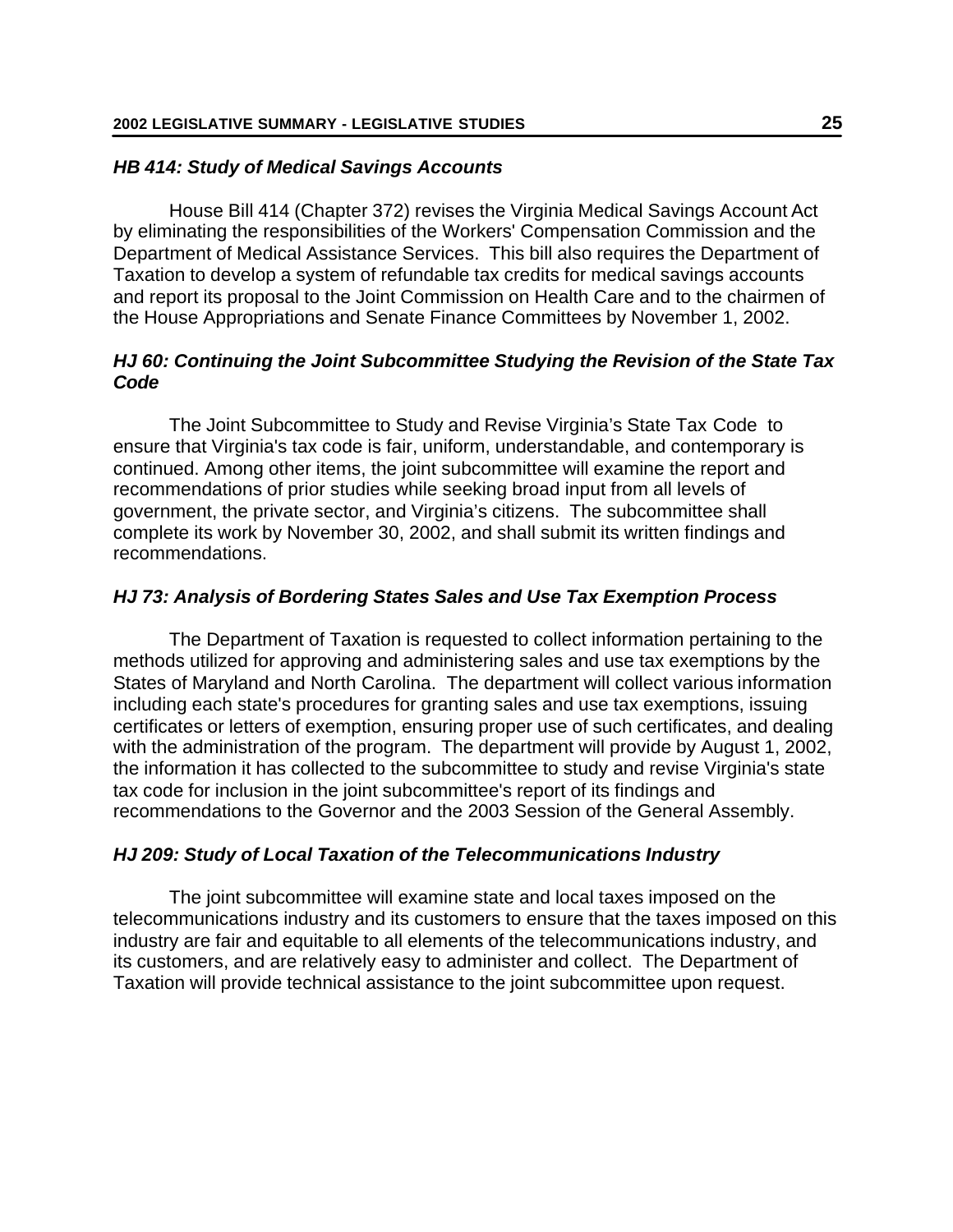#### *SJ 59: Streamlined Sales Tax Project*

This resolution encourages the Governor to provide executive branch participation in the Streamlined Sales Tax Project by appointing the Tax Commissioner as its representative with the authority to vote on behalf of the Commonwealth. In addition, the General Assembly will continue to monitor discussions of the project.

#### *SJ 91 and HJR 69: Continues Joint Subcommittee Studying Economic Incentives to Promote the Growth and Competitiveness of Virginia's Shipbuilding Industry*

The joint subcommittee will continue to examine a number of issues including, the development of a water treatment process that consistently meets Virginia's 50 parts per trillion TBT discharge standard, additional methods for providing better training to and reducing turnover among shipyard workers, and promoting Norfolk's piers as an original point of departure for cruise ships as a means of developing new business for Virginia's shipyard companies. The subcommittee will complete its work by November 30, 2002 and submit a report to the Governor and the General Assembly. The Department of Taxation will provide technical assistance upon request.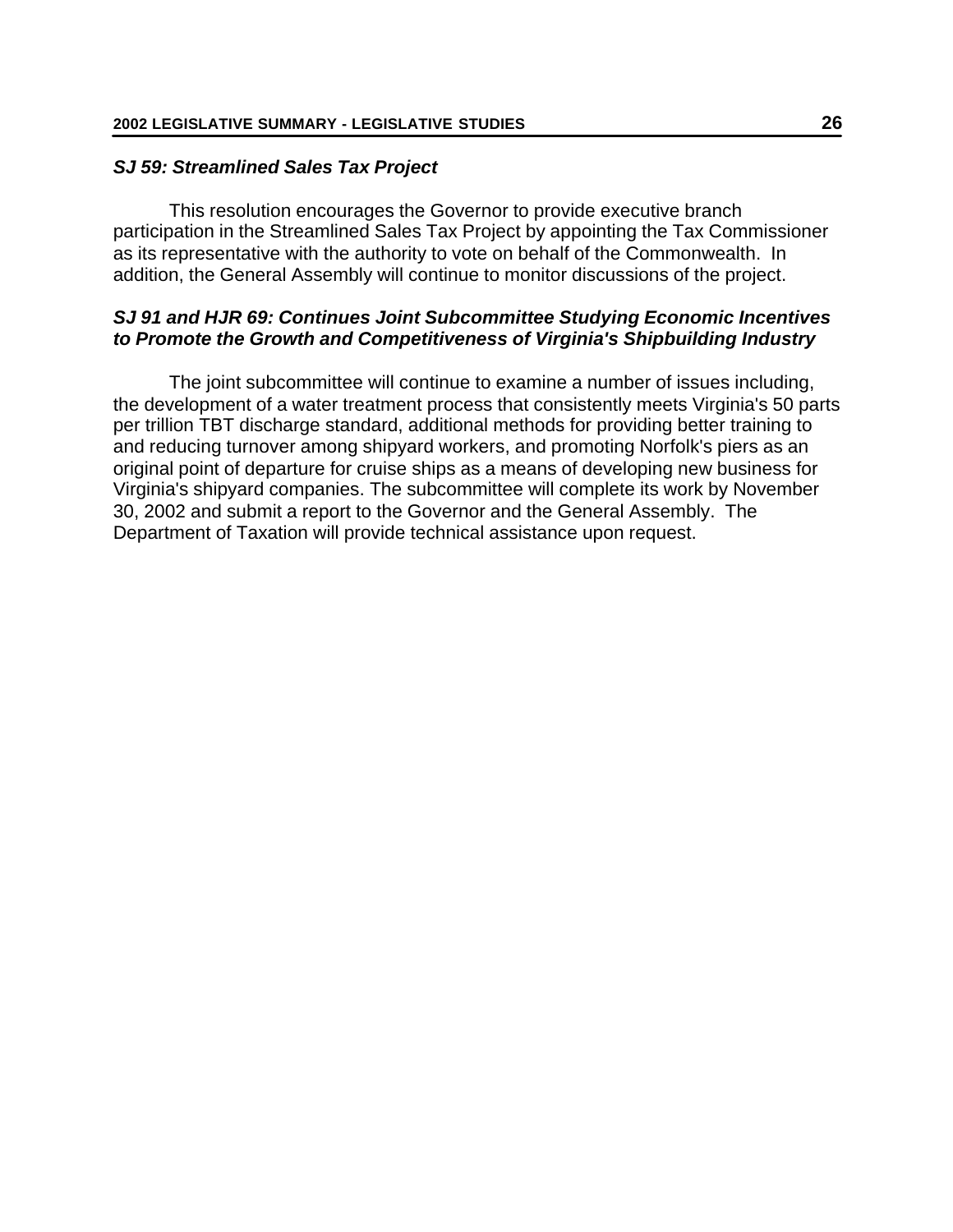## **INDEXES**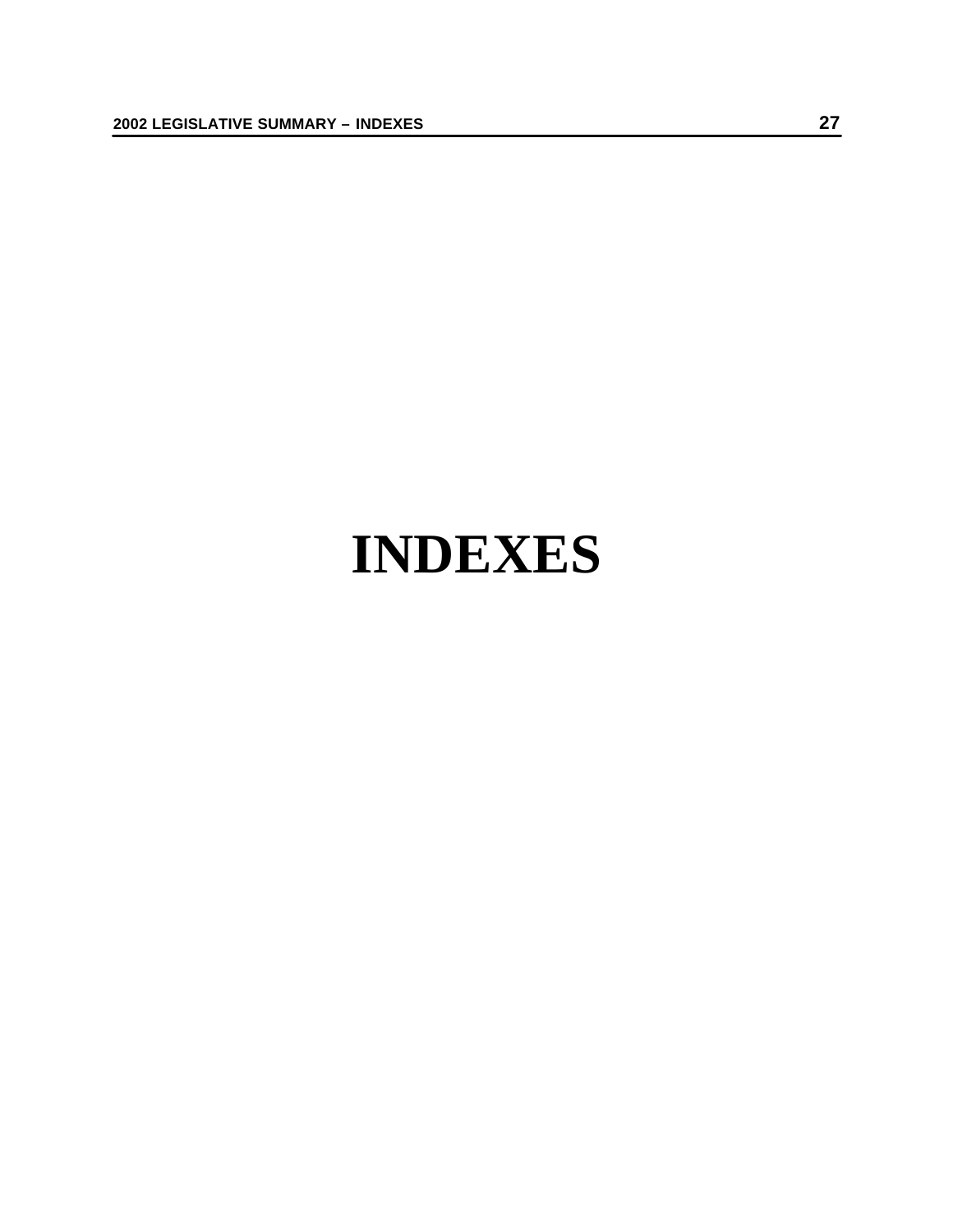## **INDEX BY BILL NUMBER**

| <u>BILL#</u>  | <b>CHAPTER#</b> | <b>SUBJECT MATTER</b>                                                                     | <b>PAGE</b>    |
|---------------|-----------------|-------------------------------------------------------------------------------------------|----------------|
| <b>HB 23</b>  | 183             | <b>Extension of Sunset Date for Education Materials Tax</b><br>Exemption                  | 9              |
| <b>HB 29</b>  | 814             | Fixed Date Conformity with the Internal Revenue Code                                      | $\overline{2}$ |
| <b>HB 29</b>  | 814             | Selected Dealers to Submit Estimated Payment                                              | $\overline{7}$ |
| <b>HB 29</b>  | 814             | Authority to Levy Fee                                                                     | 11             |
| <b>HB 30</b>  | 899             | Fixed Date Conformity with the Internal Revenue Code                                      | $\overline{2}$ |
| <b>HB30</b>   | 899             | Qualified Equity and Subordinated Debt Investment Tax<br>Credit                           | 3              |
| <b>HB 30</b>  | 899             | <b>Additional Withholding Allowances</b>                                                  | 6              |
| <b>HB 30</b>  | 899             | Selected Dealers to Submit Estimated Payment                                              | $\overline{7}$ |
| <b>HB 30</b>  | 899             | Limited Exemption for Internet Service Providers                                          | 9              |
| <b>HB 30</b>  | 899             | Authority to Levy Fee                                                                     | 11             |
| <b>HB36</b>   | 630             | Referendum; Local Governments to Grant Tax<br>Exemptions                                  | 23             |
| <b>HB39</b>   | 184             | <b>Effective Dates for Interest Paid on Refunds</b>                                       | 4              |
| <b>HB 86</b>  | 13              | Food Purchased for Human Consumption                                                      | 8              |
| <b>HB 179</b> | 103             | Neighborhood Assistance Credits; Qualifying Nursing<br><b>Services</b>                    | 3              |
| <b>HB 181</b> | 6               | <b>Reclassification of Horse Trailers</b>                                                 | 16             |
| <b>HB 187</b> | 14              | Leases for Outdoor Advertising Signs                                                      | 11             |
| <b>HB 193</b> | 15              | <b>Soft Drink Excise Tax</b>                                                              | 11             |
| <b>HB 227</b> | 356             | <b>Service Districts; Property Tax</b>                                                    | 17             |
| <b>HB 228</b> | 194             | Sanitary Districts; Basis of Property Assessments                                         | 17             |
| <b>HB 239</b> | 16              | Classification of Real Property Improvements in Fairfax<br>City                           | 17             |
| <b>HB 274</b> | 17              | Authority to Tax; Town of Orange                                                          | 22             |
| <b>HB 303</b> | 17              | <b>Exemption for Condominium Association Common</b><br><b>Expenses</b>                    | 19             |
| <b>HB 316</b> | 636             | Commissioners of Revenue; Authority to Summon                                             | 15             |
| <b>HB 317</b> | 364             | <b>BPOL Tax Appeals Process</b>                                                           | 19             |
| <b>HB 318</b> | 525             | <b>Local Business Tax Appeals</b>                                                         | 20             |
| <b>HB 414</b> | 372             | <b>Study of Medical Savings Accounts</b>                                                  | 25             |
| <b>HB 503</b> | 532             | <b>Exemption for Certain Receipts of Real Estate</b><br>Professionals                     | 19             |
| <b>HB 574</b> | 63              | <b>Classification for Biotechnology Equipment</b>                                         | 16             |
| <b>HB 645</b> | 413             | Virginia War Memorial Foundation and the National D-<br>Day Memorial Foundation Check-off | 4              |
| <b>HB 647</b> | 34              | <b>Real Estate Cooperative Act</b>                                                        | 15             |
| <b>HB 720</b> | 220             | Wills, Trusts and Estates Redefined                                                       | 12             |
| <b>HB 748</b> | 395             | Home Energy Assistance Fund Check-off                                                     | 4              |
| <b>HB 853</b> | 20              | Exemption and Deferral of Tax for Elderly or Disabled                                     | 18             |
|               |                 |                                                                                           |                |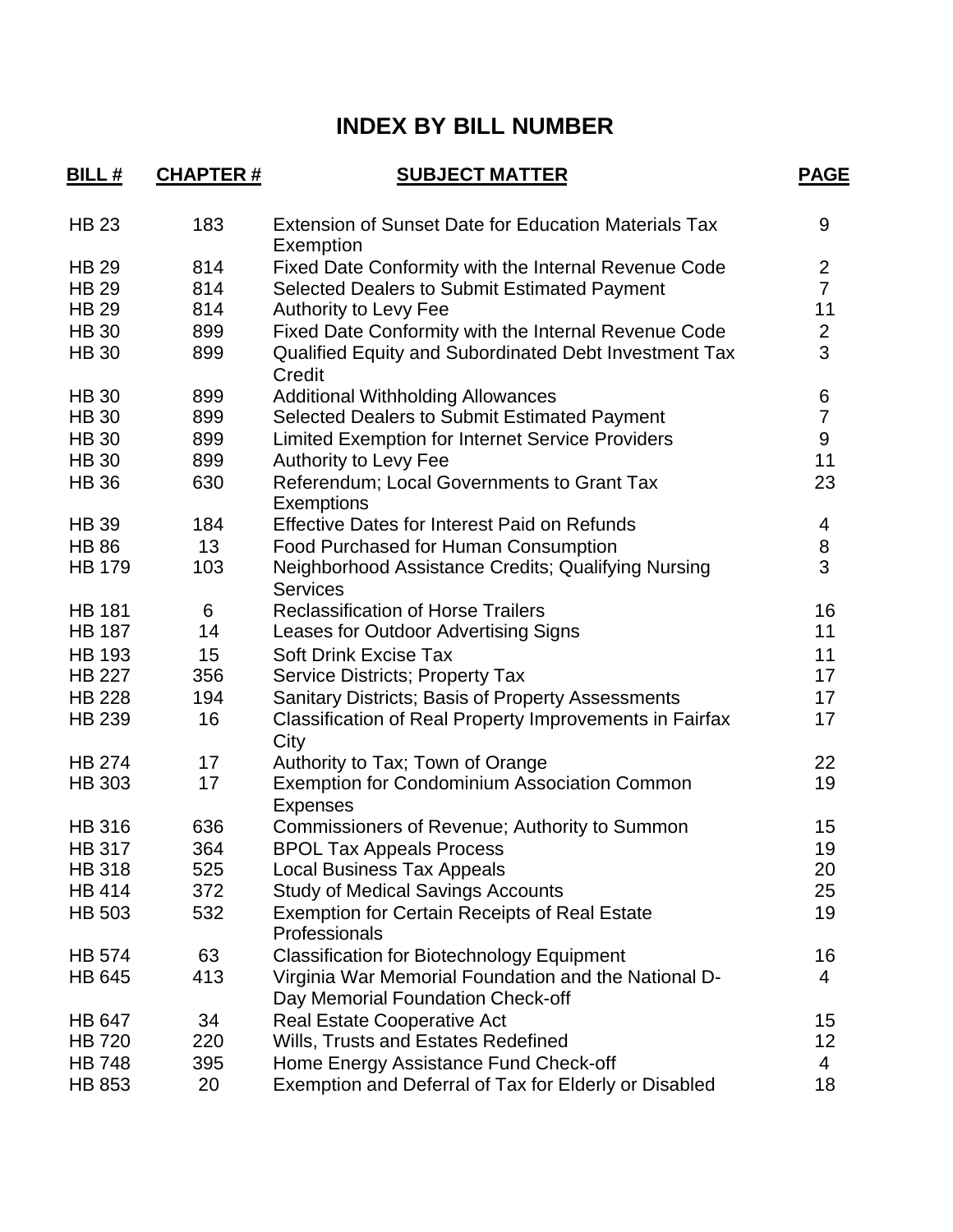## **INDEX BY BILL NUMBER**

| <b>BILL#</b>   | <b>CHAPTER#</b> | <b>SUBJECT MATTER</b>                                                                                                                                | <b>PAGE</b>    |
|----------------|-----------------|------------------------------------------------------------------------------------------------------------------------------------------------------|----------------|
| <b>HB 862</b>  | 772             | Coal and Gas Road Improvement Tax; Extension of<br><b>Sunset Date</b>                                                                                | 21             |
| <b>HB 909</b>  | 722             | <b>Tobacco Sales Data and Available Tax Information</b>                                                                                              | 13             |
| <b>HB 911</b>  | 21              | <b>Partial Exemption for Rehabilitated Structures</b>                                                                                                | 17             |
| <b>HB 963</b>  | 259             | Transient Occupancy Tax; Arlington County Allowed to<br><b>Impose Additional Tax</b>                                                                 | 21             |
| <b>HB 965</b>  | 646             | Transient Occupancy Tax; Arlington County's Authority to<br>Impose Tax                                                                               | 21             |
| HB 1054        | 775             | Penalties for Misuse of Exemption Certificates                                                                                                       | 9              |
| <b>HB 1118</b> | 777             | Film and Audiovisual Works Tax Exemption                                                                                                             | $\overline{9}$ |
| <b>HB 1160</b> | 550             | <b>Refund or Credit for Vehicles Sold</b>                                                                                                            | 16             |
| <b>HB 1202</b> | 339             | Localities Share of the Electric Utility Consumption Tax                                                                                             | 22             |
| HB 1221        | 821             | Reporting Requirements for Cigarettes Imported into<br>Virginia                                                                                      | 13             |
| <b>HB 1268</b> | 590             | Various Nonprofit and Miscellaneous Organizations<br>Exemptions                                                                                      | 10             |
| <b>HB 1315</b> | 346             | Professional Corporations and Professional Limited<br><b>Liability Companies</b>                                                                     | 20             |
| HB 1322        | 347             | <b>Land Preservation Tax Credit</b>                                                                                                                  | $\sqrt{3}$     |
| <b>HB 1362</b> | 563             | Neighborhood Assistance Act                                                                                                                          | 3              |
| HJ 60          | -               | Continuing the Joint Subcommittee Studying the Revision                                                                                              | 25             |
|                |                 | of the State Tax Code                                                                                                                                |                |
| <b>HJ73</b>    | -               | Analysis of Bordering States Sales and Use Tax<br><b>Exemption Process</b>                                                                           | 25             |
| HJ 209         |                 | Study of Local Taxation of the Telecommunications<br>Industry                                                                                        | 25             |
| <b>HJR</b>     | 69              | <b>Continues Joint Subcommittee Studying Economic</b><br>Incentives to Promote the Growth and Competitiveness of<br>Virginia's Shipbuilding Industry | 26             |
| <b>SB 20</b>   | 564             | Various Nonprofit and Miscellaneous Organizations<br>Exemptions                                                                                      | 10             |
| <b>SB 65</b>   | 139             | Payment of Tax; Checks Payable to Treasurer                                                                                                          | $\overline{2}$ |
| <b>SB 119</b>  | 144             | <b>Partial Exemption for Rehabilitated Structures</b>                                                                                                | 17             |
| <b>SB 203</b>  | 228             | <b>Extension of Sunset Date for Education Materials Tax</b><br>Exemption                                                                             | 9              |
| <b>SB 209</b>  | 148             | <b>Classification for Biotechnology Equipment</b>                                                                                                    | 16             |
| <b>SB 259</b>  | 444             | <b>Taxation of Electric Suppliers</b>                                                                                                                | 23             |
| <b>SB 275</b>  | 230             | Service Districts; Property Tax                                                                                                                      | 17             |
| <b>SB 343</b>  | 449             | <b>Creation of Technology Zones</b>                                                                                                                  | 3              |
| <b>SB 390</b>  | 567             | Arlington County's Authority to Impose Tax                                                                                                           | 21             |
| SB 524         | 460             | Permanent Status for Housing Program Check-off                                                                                                       | 4              |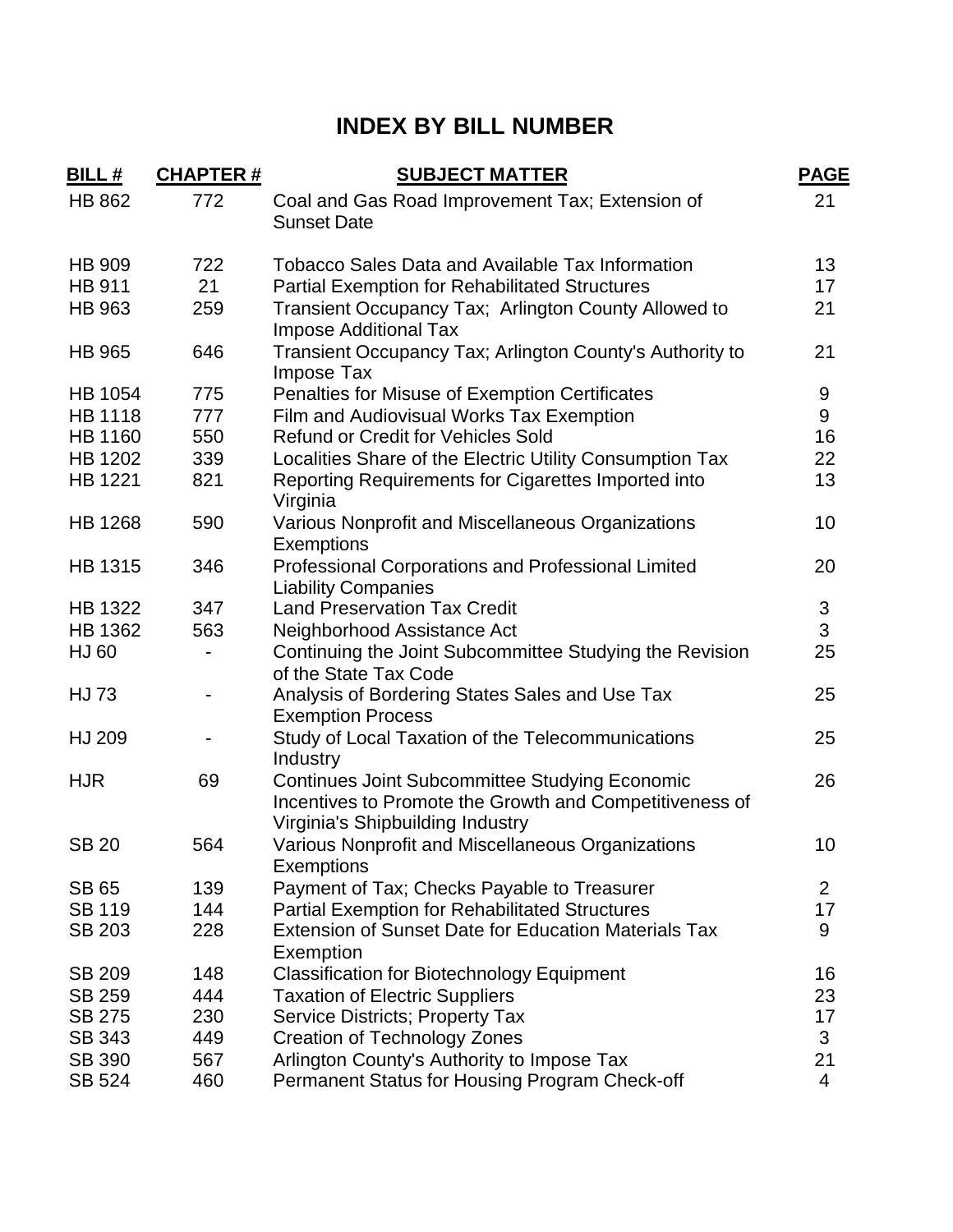## **INDEX BY BILL NUMBER**

| <b>BILL#</b>  | <b>CHAPTER#</b> | <b>SUBJECT MATTER</b>                                                                                                                                | <b>PAGE</b>    |
|---------------|-----------------|------------------------------------------------------------------------------------------------------------------------------------------------------|----------------|
| <b>SB 530</b> | 462             | <b>Effective Dates for Interest Paid on Refunds</b>                                                                                                  | $\overline{4}$ |
| <b>SB 544</b> | 171             | Exemption and Deferral of Tax for Elderly or Disabled                                                                                                | 18             |
| SB 562        | 173             | Transient Occupancy Tax; Arlington County Allowed to<br><b>Impose Additional Tax</b>                                                                 | 21             |
| <b>SB 668</b> | 853             | Sales Tax Referendums in Hampton Roads and Northern<br>Virginia for Transportation Projects                                                          | 10             |
| <b>SB 685</b> | 475             | Properties Eligible for Use Value Assessment                                                                                                         | 18             |
| <b>SJ 59</b>  |                 | <b>Streamlined Sales Tax Project</b>                                                                                                                 | 26             |
| SJ 91         |                 | <b>Continues Joint Subcommittee Studying Economic</b><br>Incentives to Promote the Growth and Competitiveness of<br>Virginia's Shipbuilding Industry | 26             |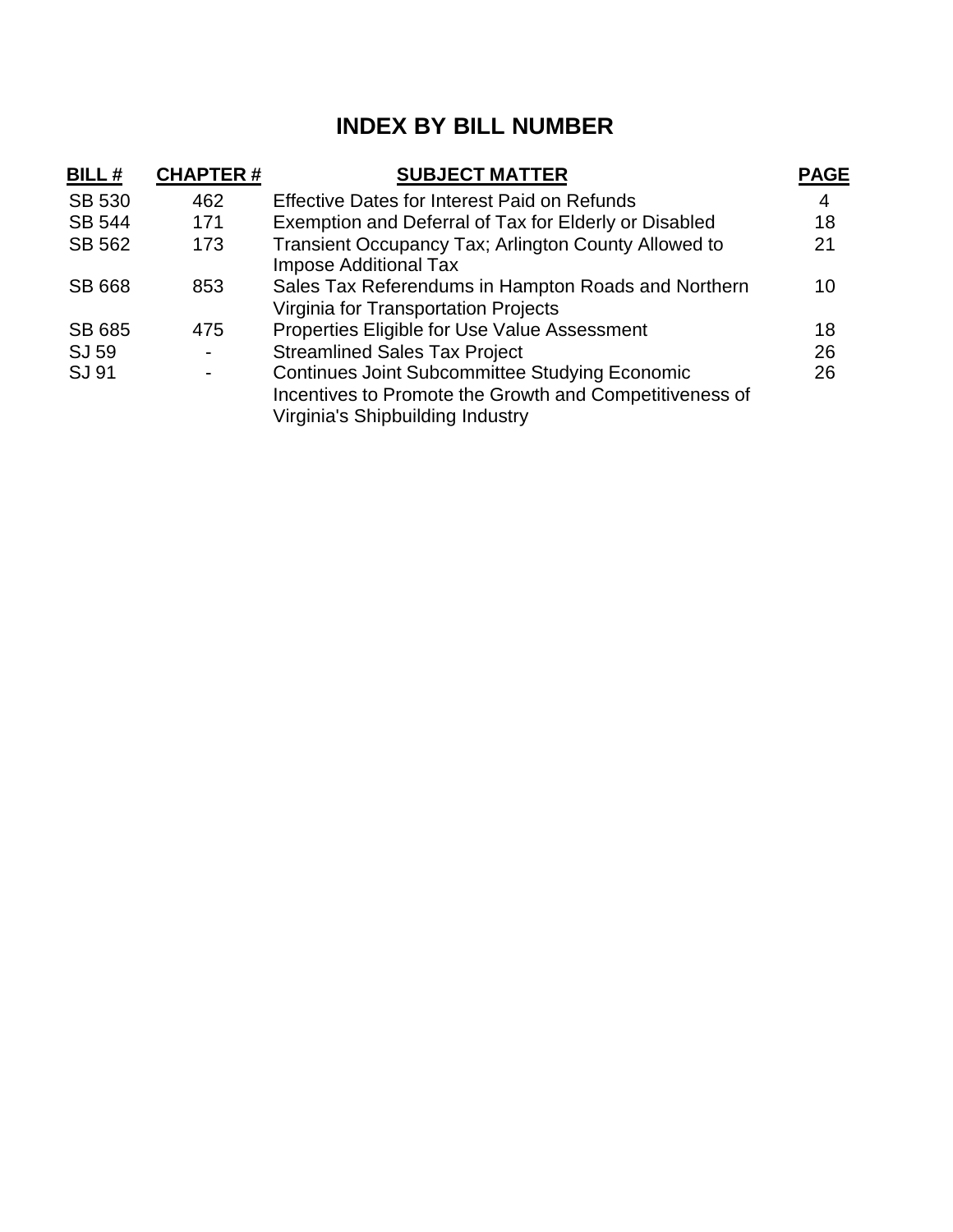## **INDEX BY CODE SECTION**

| <b>VA CODE §</b> | <b>BILL#</b>   | <b>SUBJECT MATTER</b>                                                                           | <b>PAGE</b>     |
|------------------|----------------|-------------------------------------------------------------------------------------------------|-----------------|
|                  | <b>HB 36</b>   | Referendum; Local Governments to Grant Tax Exemptions                                           | 23              |
|                  | <b>HB 862</b>  | Coal and Gas Road Improvement Tax; Extension of                                                 | 21              |
|                  | <b>SB 524</b>  | Permanent Status for Housing Program Check-off                                                  | 4               |
| $3 - 5.01$       | <b>HB 29</b>   | Selected Dealers to Remit Estimated Payment                                                     | 6               |
| $3.5 - 01$       | <b>HB 30</b>   | Selected Dealers to Remit Estimated Payment                                                     | 6               |
| $3 - 5.02$       | <b>HB 30</b>   | Limited Exemption for Internet Service Providers                                                | 8               |
| $3 - 5.03$       | <b>HB 30</b>   | Qualified Equity and Subordinated Debt Investment Tax<br>Credit                                 | $\overline{2}$  |
| $3 - 5.05$       | <b>HB 30</b>   | <b>Additional Withholding Allowances</b>                                                        | 5               |
| $3 - 5.06$       | <b>HB 29</b>   | Fixed Date Conformity with the Internal Revenue Code                                            | $\overline{2}$  |
| $3 - 5.06$       | <b>HB 30</b>   | Fixed Date Conformity with the Internal Revenue Code                                            | $\overline{2}$  |
| 13.1-554         | <b>HB 1315</b> | Professional Corporations and Professional Limited<br><b>Liability Companies</b>                | 20              |
| 13.1-1119        | <b>HB 1315</b> | Professional Corporations and Professional Limited<br><b>Liability Companies</b>                | 20              |
| 15.2-2403        | HB 227, SB 275 | Service Districts; Property Tax                                                                 | 17              |
| 21-118           | <b>HB 228</b>  | Sanitary Districts; Basis of Property Assessments                                               | 17              |
| 33.1-221.7       | <b>SB 668</b>  | Sales Tax Referendums in Hampton Roads and Northern<br>Virginia for Transportation Projects     | 8               |
| 55-428           | <b>HB 647</b>  | Real Estate Cooperative Act                                                                     | 15              |
| 58.1-3.2         | <b>HB 909</b>  | <b>Tobacco Sales Data and Available Tax Information</b>                                         | 12 <sub>2</sub> |
| 58.1-3221.1      | HB 239         | Classification of Real Property Improvements in Fairfax<br>City                                 | 17              |
| 58.1-344.2       | <b>HB 748</b>  | Home Energy Assistance Fund Check-off                                                           | 4               |
| 58.1-344.2       | <b>HB 645</b>  | Virginia War Memorial Foundation and the National D-Day<br><b>Memorial Foundation Check-off</b> | 3               |
| 58.1-346.19      | <b>HB 748</b>  | Home Energy Assistance Fund Check-off                                                           | 4               |
| 58.1-346.19      | <b>HB 645</b>  | Virginia War Memorial Foundation and the National D-Day<br><b>Memorial Foundation Check-off</b> | 3               |
| 58.1-461         | <b>HB 30</b>   | <b>Additional Withholding Allowances</b>                                                        | 5               |
| 58.1-462         | <b>HB 30</b>   | <b>Additional Withholding Allowances</b>                                                        | 5               |
| 58.1-513         | <b>HB 1322</b> | <b>Land Preservation Tax Credit</b>                                                             | 3               |
| 58.1-540         | SB 668         | Sales Tax Referendums in Hampton Roads and Northern<br>Virginia for Transportation Projects     | 8               |
| 58.1-541         | SB 668         | Sales Tax Referendums in Hampton Roads and Northern<br>Virginia for Transportation Projects     | 8               |
| 58.1-542         | SB 668         | Sales Tax Referendums in Hampton Roads and Northern<br>Virginia for Transportation Projects     | 8               |
| 58.1-543         | SB 668         | Sales Tax Referendums in Hampton Roads and Northern<br>Virginia for Transportation Projects     | 8               |
| 58.1-544         | SB 668         | Sales Tax Referendums in Hampton Roads and Northern<br>Virginia for Transportation Projects     | 8               |
| 58.1-545         | <b>SB 668</b>  | Sales Tax Referendums in Hampton Roads and Northern<br>Virginia for Transportation Projects     | 8               |
| 58.1-546         | SB 668         | Sales Tax Referendums in Hampton Roads and Northern<br>Virginia for Transportation Projects     | 8               |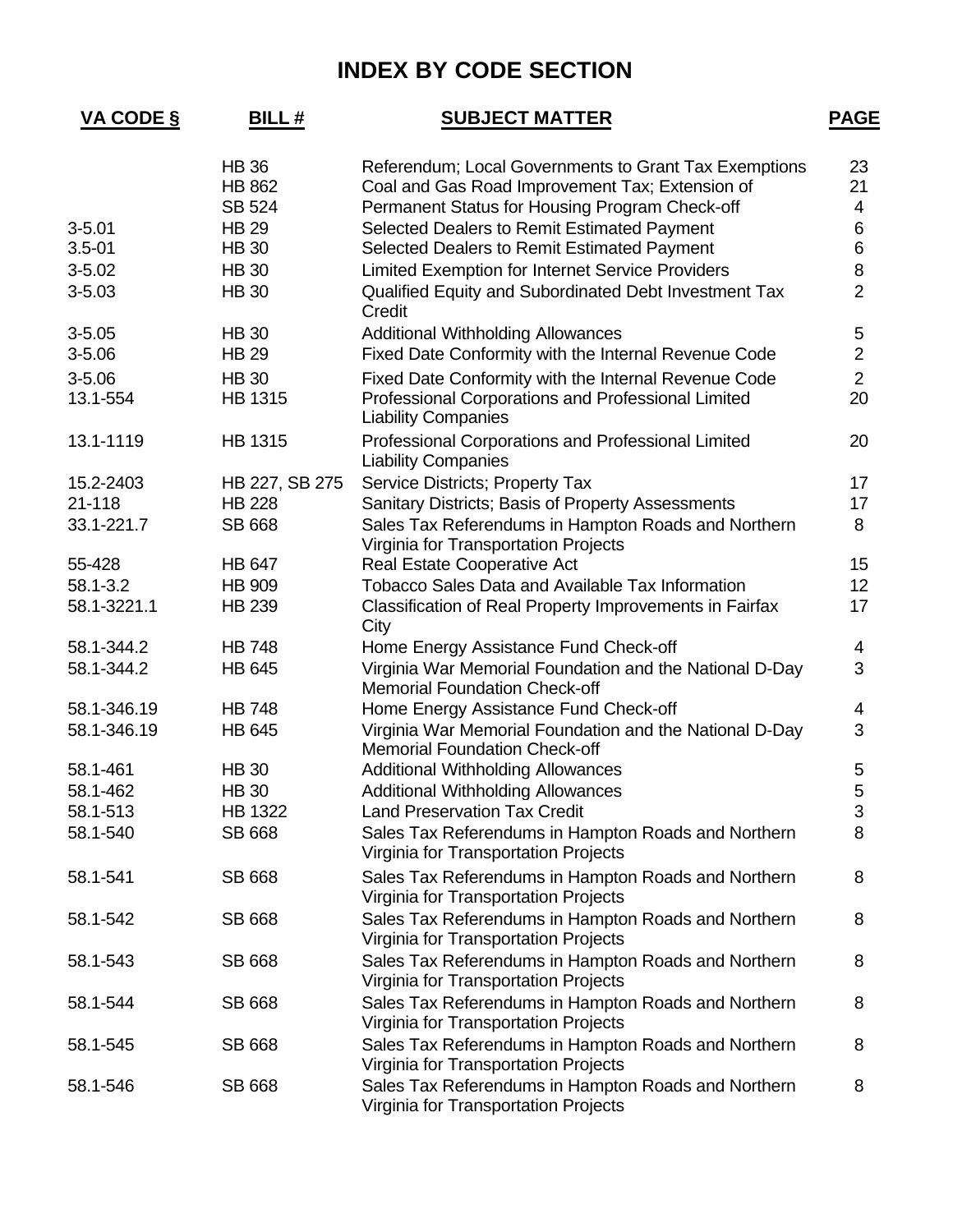## **INDEX BY CODE SECTION**

| VA CODE §              | <b>BILL#</b>             | <b>SUBJECT MATTER</b>                                                                                          | <b>PAGE</b>                        |
|------------------------|--------------------------|----------------------------------------------------------------------------------------------------------------|------------------------------------|
| 58.1-547               | <b>SB 668</b>            | Sales Tax Referendums in Hampton Roads and Northern<br>Virginia for Transportation Projects                    | 8                                  |
| 58.1-548               | <b>SB 668</b>            | Sales Tax Referendums in Hampton Roads and Northern<br>Virginia for Transportation Projects                    | 8                                  |
| 58.1-602               | <b>SB 668</b>            | Sales Tax Referendums in Hampton Roads and Northern<br>Virginia for Transportation Projects                    | 8                                  |
| 58.1-604.4             | <b>SB 668</b>            | Sales Tax Referendums in Hampton Roads and Northern<br>Virginia for Transportation Projects                    | 8                                  |
| 58.1-604.5             | <b>SB 668</b>            | Sales Tax Referendums in Hampton Roads and Northern<br>Virginia for Transportation Projects                    | 8                                  |
| 58.1-605               | <b>SB 668</b>            | Sales Tax Referendums in Hampton Roads and Northern<br>Virginia for Transportation Projects                    | 8                                  |
| 58.1-606               | <b>SB 668</b>            | Sales Tax Referendums in Hampton Roads and Northern<br>Virginia for Transportation Projects                    | 8                                  |
| 58.1-608.4             | HB 1054                  | Revised Penalties for Misuse of Exemption Certificates                                                         | 7                                  |
| 58.1-609.4             | HB 23, SB 203            | <b>Extension of Sunset Date for Education Materials</b>                                                        | 8                                  |
| 58.1-609.4             | SB 20, HB 1268           | Various Nonprofit and Miscellaneous Organizations<br>Exemptions                                                | 8                                  |
| 58.1-609.6             | <b>HB 1118</b>           | Film and Audiovisual Works Tax Exemption                                                                       | 7                                  |
| 58.1-609.7             | SB 20, HB 1268           | Various Nonprofit and Miscellaneous Organizations<br>Exemptions                                                | 9                                  |
| 58.1-611.1             | <b>SB 668</b>            | Sales Tax Referendums in Hampton Roads and Northern<br>Virginia for Transportation Projects                    | 8                                  |
| 58.1-611.1             | <b>HB 86</b>             | Food Purchased for Human Consumption                                                                           | 7                                  |
| 58.1-614               | SB 668                   | Sales Tax Referendums in Hampton Roads and Northern<br>Virginia for Transportation Projects                    | 8                                  |
| 58.1-623.1             | HB 1054                  | Revised Penalties for Misuse of Exemption Certificates                                                         | 7                                  |
| 58.1-626               | <b>SB 668</b>            | Sales Tax Referendums in Hampton Roads and Northern<br>Virginia for Transportation Projects                    | 8                                  |
| 58.1-627               | <b>SB 668</b>            | Sales Tax Referendums in Hampton Roads and Northern<br>Virginia for Transportation Projects                    | 8                                  |
| 58.1-628               | <b>SB 668</b>            | Sales Tax Referendums in Hampton Roads and Northern<br>Virginia for Transportation Projects                    | 8                                  |
| 58.1-628.1             | <b>SB 668</b>            | Sales Tax Referendums in Hampton Roads and Northern<br>Virginia for Transportation Projects                    | 8                                  |
| 58.1-807               | <b>HB 187</b>            | Leases for Outdoor Advertising Signs                                                                           | 10                                 |
| 58.1-1008.1            | <b>HB 909</b>            | <b>Tobacco Sales Data and Available Tax Information</b>                                                        | 12 <sub>2</sub>                    |
| 58.1-1009              | <b>HB 1221</b>           | Reporting Requirements for Cigarettes Imported into<br>Virginia                                                | 12 <sub>2</sub>                    |
| 58.1-1009<br>58.1-1033 | HB 909<br><b>HB 1221</b> | <b>Tobacco Sales Data and Available Tax Information</b><br>Reporting Requirements for Cigarettes Imported into | 12 <sub>2</sub><br>12 <sub>2</sub> |
| 58.1-1034              | <b>HB 1221</b>           | Virginia<br>Reporting Requirements for Cigarettes Imported into<br>Virginia                                    | 12                                 |
| 58.1-1702              | <b>HB 193</b>            | <b>Soft Drink Excise Tax</b>                                                                                   | 11                                 |
| 58.1-1800              | SB 65                    | Payment of Tax; Checks Payable to Treasurer                                                                    | 14                                 |
| 58.1-1833              | HB 39, SB 530            | Individual Income Tax: Effective Dates for Interest Paid on<br>Refunds                                         | 3                                  |